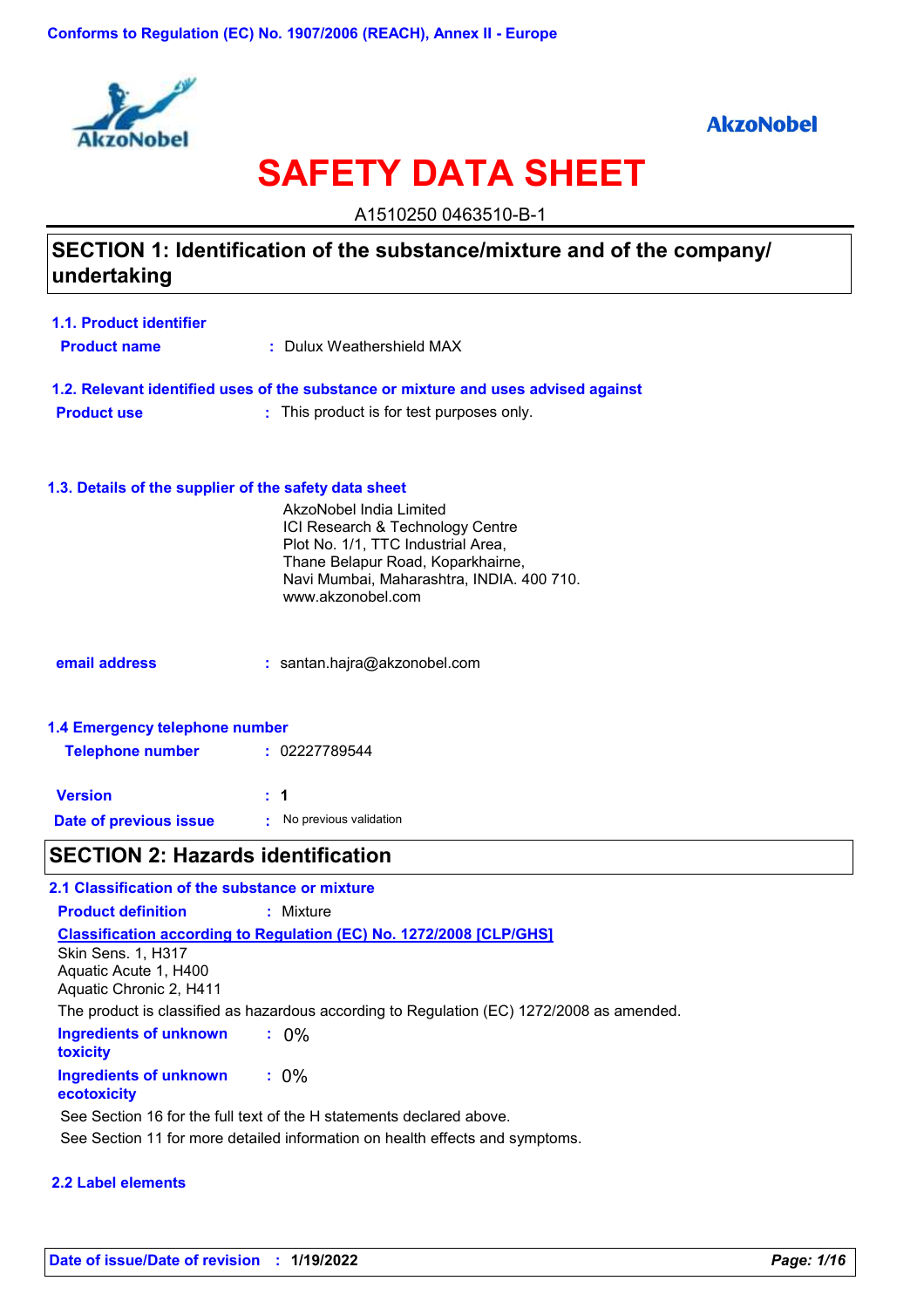# **SECTION 2: Hazards identification**

| <b>Hazard pictograms</b>                                                                                                                                        |                                                                                                                                                                                                                                                   |
|-----------------------------------------------------------------------------------------------------------------------------------------------------------------|---------------------------------------------------------------------------------------------------------------------------------------------------------------------------------------------------------------------------------------------------|
| <b>Signal word</b>                                                                                                                                              | : Warning                                                                                                                                                                                                                                         |
| <b>Hazard statements</b>                                                                                                                                        | : H317 - May cause an allergic skin reaction.<br>H410 - Very toxic to aquatic life with long lasting effects.                                                                                                                                     |
| <b>Precautionary statements</b>                                                                                                                                 |                                                                                                                                                                                                                                                   |
| <b>General</b>                                                                                                                                                  | : P102 - Keep out of reach of children.<br>P101 - If medical advice is needed, have product container or label at hand.                                                                                                                           |
| <b>Prevention</b>                                                                                                                                               | : P280 - Wear protective gloves.<br>P273 - Avoid release to the environment.<br>P261 - Avoid breathing vapour.                                                                                                                                    |
| <b>Response</b>                                                                                                                                                 | : P391 - Collect spillage.<br>P362 + P364 - Take off contaminated clothing and wash it before reuse.<br>P302 + P352 - IF ON SKIN: Wash with plenty of water.<br>P333 + P313 - If skin irritation or rash occurs: Get medical advice or attention. |
| <b>Storage</b>                                                                                                                                                  | : Not applicable.                                                                                                                                                                                                                                 |
| <b>Disposal</b>                                                                                                                                                 | : P501 - Dispose of contents and container in accordance with all local, regional,<br>national or international regulations.                                                                                                                      |
| <b>Hazardous ingredients</b>                                                                                                                                    | : 1,2-benzisothiazol-3(2H)-one<br>2-methyl-2H-isothiazol-3-one<br>$C(M)$ IT/MIT $(3:1)$                                                                                                                                                           |
|                                                                                                                                                                 | Warning! Hazardous respirable droplets may be formed when sprayed. Do not<br>breathe spray or mist.                                                                                                                                               |
| <b>Annex XVII - Restrictions</b><br>on the manufacture,<br>placing on the market and<br>use of certain dangerous<br>substances, mixtures and<br><b>articles</b> | : Not applicable.                                                                                                                                                                                                                                 |
| <b>Special packaging requirements</b>                                                                                                                           |                                                                                                                                                                                                                                                   |
| <b>Containers to be fitted</b><br>with child-resistant<br>fastenings                                                                                            | : Not applicable.                                                                                                                                                                                                                                 |
| <b>Tactile warning of danger</b>                                                                                                                                | : Not applicable.                                                                                                                                                                                                                                 |
| <b>2.3 Other hazards</b>                                                                                                                                        |                                                                                                                                                                                                                                                   |
| <b>Product meets the criteria</b><br>for PBT or vPvB according<br>to Regulation (EC) No.<br>1907/2006, Annex XIII                                               | : This mixture does not contain any substances that are assessed to be a PBT or a<br>vPvB.                                                                                                                                                        |
| Other hazards which do<br>not result in classification                                                                                                          | : None known.                                                                                                                                                                                                                                     |

# **SECTION 3: Composition/information on ingredients**

| <b>Product/ingredient name</b> | <b>Identifiers</b>                                    | $\frac{9}{6}$ | <b>Regulation (EC) No.</b><br>1272/2008 [CLP]                                   | <b>Type</b> |
|--------------------------------|-------------------------------------------------------|---------------|---------------------------------------------------------------------------------|-------------|
| ethanediol                     | EC: 203-473-3<br>CAS: 107-21-1<br>Index: 603-027-00-1 | ≤3            | Acute Tox. 4, H302                                                              | [1] [2]     |
| diuron (ISO)                   | EC: 206-354-4<br>CAS: 330-54-1<br>Index: 006-015-00-9 | <1            | Acute Tox. 4, H302<br>Carc. 2, H351<br>STOT RE 2, H373<br>Aquatic Acute 1, H400 | [1]         |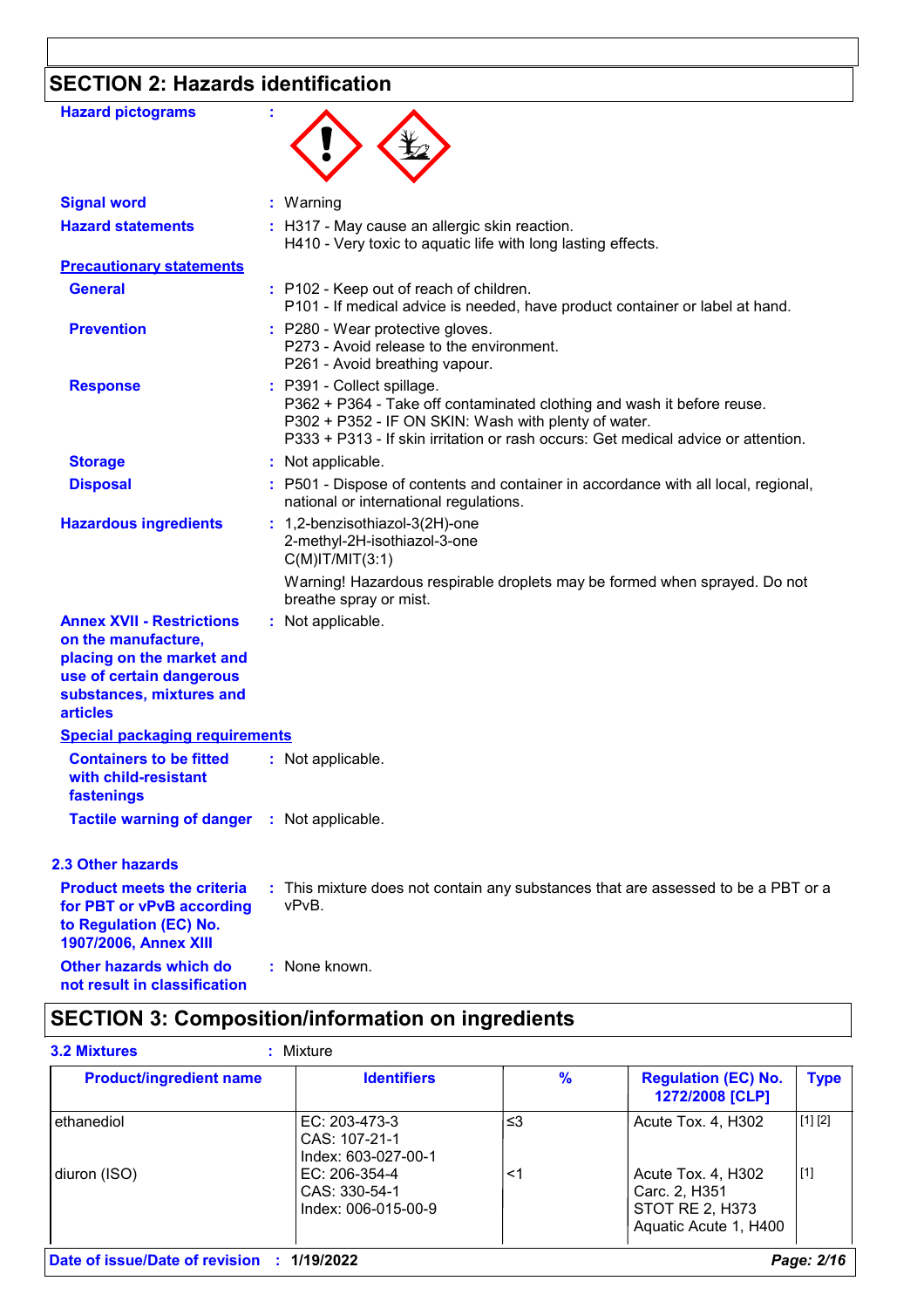|                       | <b>SECTION 3: Composition/information on ingredients</b>      |       |                                                                                                                                                                                                                   |  |
|-----------------------|---------------------------------------------------------------|-------|-------------------------------------------------------------------------------------------------------------------------------------------------------------------------------------------------------------------|--|
|                       |                                                               |       | $(M=10)$<br>Aquatic Chronic 1,<br>H410 (M=10)                                                                                                                                                                     |  |
| phosphorus pentoxide  | EC: 215-236-1<br>CAS: 1314-56-3<br>Index: 015-010-00-0        | <1    | [1] [2]<br>Skin Corr. 1A, H314                                                                                                                                                                                    |  |
| pyrithione zinc       | EC: 236-671-3<br>CAS: 13463-41-7                              | < 0.3 | $[1]$<br>Acute Tox. 3, H301<br>Acute Tox. 2, H330<br>Eye Dam. 1, H318<br>Repr. 1B, H360<br><b>STOT RE 1, H372</b><br>Aquatic Acute 1, H400<br>$(M=1000)$<br>Aquatic Chronic 1,<br>H410 (M=10)                     |  |
| ammonia               | EC: 215-647-6<br>CAS: 1336-21-6<br>Index: 007-001-01-2        | ≤0.3  | $[1]$<br>Skin Corr. 1B, H314<br><b>STOT SE 3, H335</b><br>Aquatic Acute 1, H400<br>$(M=1)$                                                                                                                        |  |
| methylisothiazolinone | EC: 220-239-6<br>CAS: 2682-20-4<br>Index: self classification | < 0.1 | $[1]$<br>Acute Tox. 3, H301<br>Acute Tox. 3, H311<br>Acute Tox. 2, H330<br>Skin Corr. 1B, H314<br>Skin Sens. 1A, H317<br>Aquatic Acute 1, H400<br>$(M=10)$<br>Aquatic Chronic 1,<br>$H410 (M=1)$<br><b>EUH071</b> |  |
|                       |                                                               |       | See Section 16 for<br>the full text of the H<br>statements declared<br>above.                                                                                                                                     |  |

There are no additional ingredients present which, within the current knowledge of the supplier and in the concentrations applicable, are classified as hazardous to health or the environment, are PBTs, vPvBs or Substances of equivalent concern, or have been assigned a workplace exposure limit and hence require reporting in this section.

**Type** 

[1] Substance classified with a health or environmental hazard

[2] Substance with a workplace exposure limit

[3] Substance meets the criteria for PBT according to Regulation (EC) No. 1907/2006, Annex XIII

[4] Substance meets the criteria for vPvB according to Regulation (EC) No. 1907/2006, Annex XIII

[5] Substance of equivalent concern

[6] Additional disclosure due to company policy

Occupational exposure limits, if available, are listed in Section 8.

### **SECTION 4: First aid measures**

### **4.1 Description of first aid measures**

| <b>General</b>      | : In all cases of doubt, or when symptoms persist, seek medical attention. Never give<br>anything by mouth to an unconscious person. If unconscious, place in recovery<br>position and seek medical advice. |
|---------------------|-------------------------------------------------------------------------------------------------------------------------------------------------------------------------------------------------------------|
| Eye contact         | : Remove contact lenses, irrigate copiously with clean, fresh water, holding the<br>eyelids apart for at least 10 minutes and seek immediate medical advice.                                                |
| <b>Inhalation</b>   | : Remove to fresh air. Keep person warm and at rest. If not breathing, if breathing is<br>irregular or if respiratory arrest occurs, provide artificial respiration or oxygen by<br>trained personnel.      |
| <b>Skin contact</b> | : Remove contaminated clothing and shoes. Wash skin thoroughly with soap and<br>water or use recognised skin cleanser. Do NOT use solvents or thinners.                                                     |
| <b>Ingestion</b>    | : If swallowed, seek medical advice immediately and show the container or label.<br>Keep person warm and at rest. Do NOT induce vomiting.                                                                   |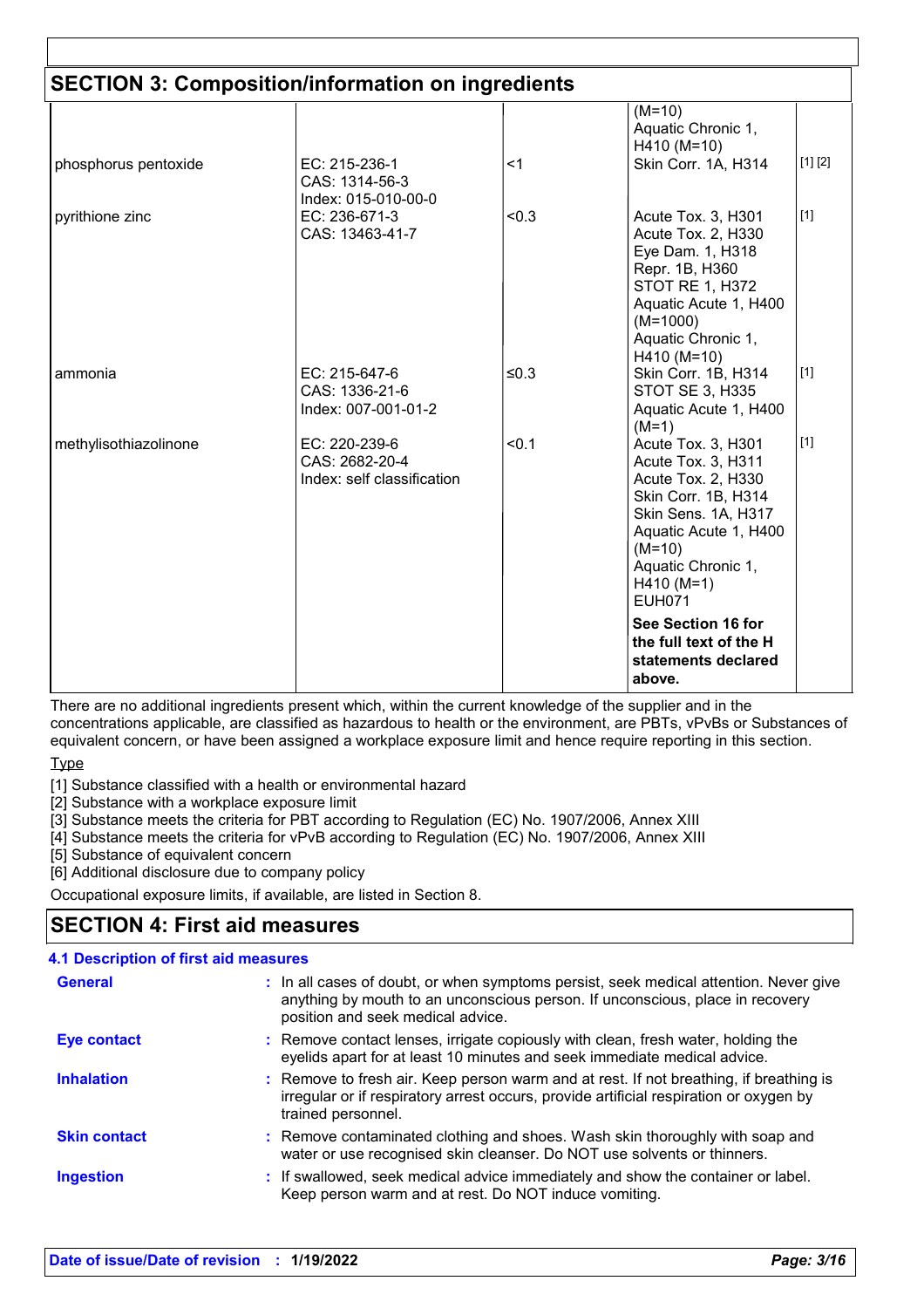### **SECTION 4: First aid measures**

**Protection of first-aiders** : No action shall be taken involving any personal risk or without suitable training. It may be dangerous to the person providing aid to give mouth-to-mouth resuscitation. Wash contaminated clothing thoroughly with water before removing it, or wear gloves.

#### **4.2 Most important symptoms and effects, both acute and delayed**

There are no data available on the mixture itself. The mixture has been assessed following the conventional method of the CLP Regulation (EC) No 1272/2008 and is classified for toxicological properties accordingly. See Sections 2 and 3 for details.

Exposure to component solvent vapour concentrations in excess of the stated occupational exposure limit may result in adverse health effects such as mucous membrane and respiratory system irritation and adverse effects on the kidneys, liver and central nervous system. Symptoms and signs include headache, dizziness, fatigue, muscular weakness, drowsiness and, in extreme cases, loss of consciousness.

Solvents may cause some of the above effects by absorption through the skin. Repeated or prolonged contact with the mixture may cause removal of natural fat from the skin, resulting in non-allergic contact dermatitis and absorption through the skin.

If splashed in the eyes, the liquid may cause irritation and reversible damage.

Ingestion may cause nausea, diarrhea and vomiting.

This takes into account, where known, delayed and immediate effects and also chronic effects of components from short-term and long-term exposure by oral, inhalation and dermal routes of exposure and eye contact.

Contains 1,2-benzisothiazol-3(2H)-one, 2-methyl-2H-isothiazol-3-one, C(M)IT/MIT(3:1). May produce an allergic reaction.

#### **4.3 Indication of any immediate medical attention and special treatment needed**

| <b>Notes to physician</b>  | Treat symptomatically. Contact poison treatment specialist immediately if large<br>quantities have been ingested or inhaled. |
|----------------------------|------------------------------------------------------------------------------------------------------------------------------|
| <b>Specific treatments</b> | : No specific treatment.                                                                                                     |

See toxicological information (Section 11)

### **SECTION 5: Firefighting measures** Recommended: alcohol-resistant foam, CO₂, powders, water spray. **: 5.1 Extinguishing media Suitable extinguishing media**

**:** Do not use water jet. **Unsuitable extinguishing media**

#### **5.2 Special hazards arising from the substance or mixture**

| <b>Hazards from the</b>            | : Fire will produce dense black smoke. Exposure to decomposition products may           |
|------------------------------------|-----------------------------------------------------------------------------------------|
| substance or mixture               | cause a health hazard.                                                                  |
| <b>Hazardous combustion</b>        | : Decomposition products may include the following materials: carbon monoxide,          |
| products                           | carbon dioxide, smoke, oxides of nitrogen.                                              |
| <b>5.3 Advice for firefighters</b> |                                                                                         |
| <b>Special protective actions</b>  | : Cool closed containers exposed to fire with water. Do not release runoff from fire to |
| for fire-fighters                  | drains or watercourses.                                                                 |

#### **Special protective :** Appropriate breathing apparatus may be required.

### **equipment for fire-fighters**

**Date of issue/Date of revision : 1/19/2022** *Page: 4/16*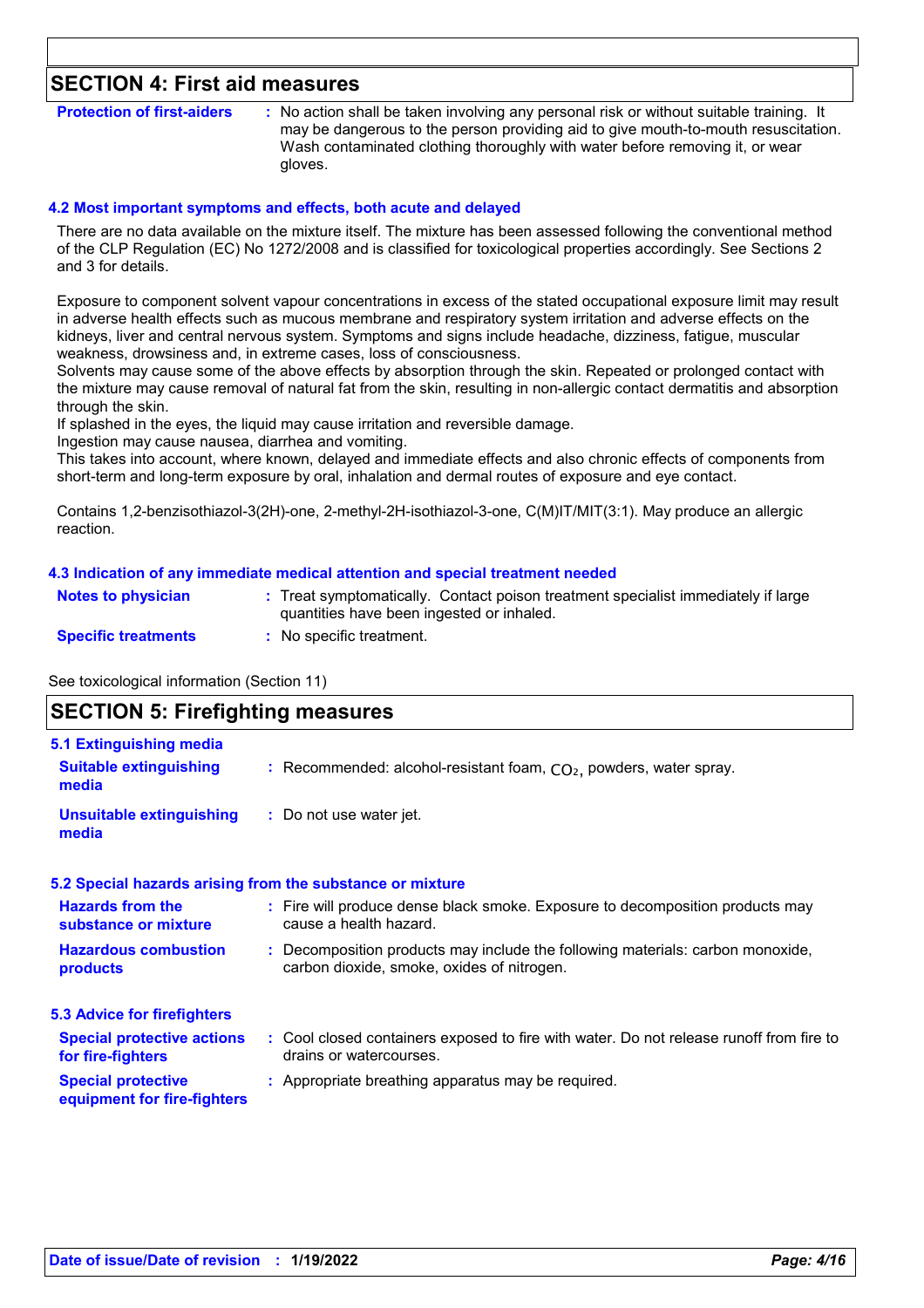### **SECTION 6: Accidental release measures**

| 6.1 Personal precautions, protective equipment and emergency procedures |  |                                                                                                                                                                                                                                                                                    |
|-------------------------------------------------------------------------|--|------------------------------------------------------------------------------------------------------------------------------------------------------------------------------------------------------------------------------------------------------------------------------------|
| For non-emergency<br>personnel                                          |  | : Exclude sources of ignition and ventilate the area. Avoid breathing vapour or mist.<br>Refer to protective measures listed in sections 7 and 8.                                                                                                                                  |
|                                                                         |  | <b>For emergency responders</b> : If specialised clothing is required to deal with the spillage, take note of any<br>information in Section 8 on suitable and unsuitable materials. See also the<br>information in "For non-emergency personnel".                                  |
| <b>6.2 Environmental</b><br>precautions                                 |  | : Do not allow to enter drains or watercourses. If the product contaminates lakes,<br>rivers, or sewers, inform the appropriate authorities in accordance with local<br>regulations.                                                                                               |
| 6.3 Methods and material<br>for containment and<br>cleaning up          |  | : Contain and collect spillage with non-combustible, absorbent material e.g. sand,<br>earth, vermiculite or diatomaceous earth and place in container for disposal<br>according to local regulations (see Section 13). Preferably clean with a detergent.<br>Avoid using solvents. |
| 6.4 Reference to other<br><b>sections</b>                               |  | : See Section 1 for emergency contact information.<br>See Section 8 for information on appropriate personal protective equipment.<br>See Section 13 for additional waste treatment information.                                                                                    |

### **SECTION 7: Handling and storage**

The information in this section contains generic advice and guidance. The list of Identified Uses in Section 1 should be consulted for any available use-specific information provided in the Exposure Scenario(s).

| protected to the appropriate standard.<br>Mixture may charge electrostatically: always use earthing leads when transferring<br>from one container to another.<br>Operators should wear antistatic footwear and clothing and floors should be of the<br>conducting type.<br>Keep away from heat, sparks and flame. No sparking tools should be used.<br>mist arising from the application of this mixture. Avoid inhalation of dust from<br>sanding.<br>Eating, drinking and smoking should be prohibited in areas where this material is<br>handled, stored and processed.<br>Put on appropriate personal protective equipment (see Section 8).<br>Never use pressure to empty. Container is not a pressure vessel.<br>Always keep in containers made from the same material as the original one.<br>Comply with the health and safety at work laws.<br>Do not allow to enter drains or watercourses.<br>Information on fire and explosion protection<br>Vapours are heavier than air and may spread along floors. Vapours may form<br>explosive mixtures with air. | <b>7.1 Precautions for safe</b><br>handling | : Prevent the creation of flammable or explosive concentrations of vapours in air and<br>avoid vapour concentrations higher than the occupational exposure limits.<br>In addition, the product should only be used in areas from which all naked lights and<br>other sources of ignition have been excluded. Electrical equipment should be<br>Avoid contact with skin and eyes. Avoid the inhalation of dust, particulates, spray or |
|---------------------------------------------------------------------------------------------------------------------------------------------------------------------------------------------------------------------------------------------------------------------------------------------------------------------------------------------------------------------------------------------------------------------------------------------------------------------------------------------------------------------------------------------------------------------------------------------------------------------------------------------------------------------------------------------------------------------------------------------------------------------------------------------------------------------------------------------------------------------------------------------------------------------------------------------------------------------------------------------------------------------------------------------------------------------|---------------------------------------------|---------------------------------------------------------------------------------------------------------------------------------------------------------------------------------------------------------------------------------------------------------------------------------------------------------------------------------------------------------------------------------------------------------------------------------------|
|---------------------------------------------------------------------------------------------------------------------------------------------------------------------------------------------------------------------------------------------------------------------------------------------------------------------------------------------------------------------------------------------------------------------------------------------------------------------------------------------------------------------------------------------------------------------------------------------------------------------------------------------------------------------------------------------------------------------------------------------------------------------------------------------------------------------------------------------------------------------------------------------------------------------------------------------------------------------------------------------------------------------------------------------------------------------|---------------------------------------------|---------------------------------------------------------------------------------------------------------------------------------------------------------------------------------------------------------------------------------------------------------------------------------------------------------------------------------------------------------------------------------------------------------------------------------------|

#### **7.2 Conditions for safe storage, including any incompatibilities**

Store in accordance with local regulations.

#### **Notes on joint storage**

Keep away from: oxidising agents, strong alkalis, strong acids.

**Additional information on storage conditions**

Observe label precautions. Store in a dry, cool and well-ventilated area. Keep away from heat and direct sunlight. Keep away from sources of ignition. No smoking. Prevent unauthorised access. Containers that have been opened must be carefully resealed and kept upright to prevent leakage.

#### **Seveso Directive - Reporting thresholds**

**Danger criteria**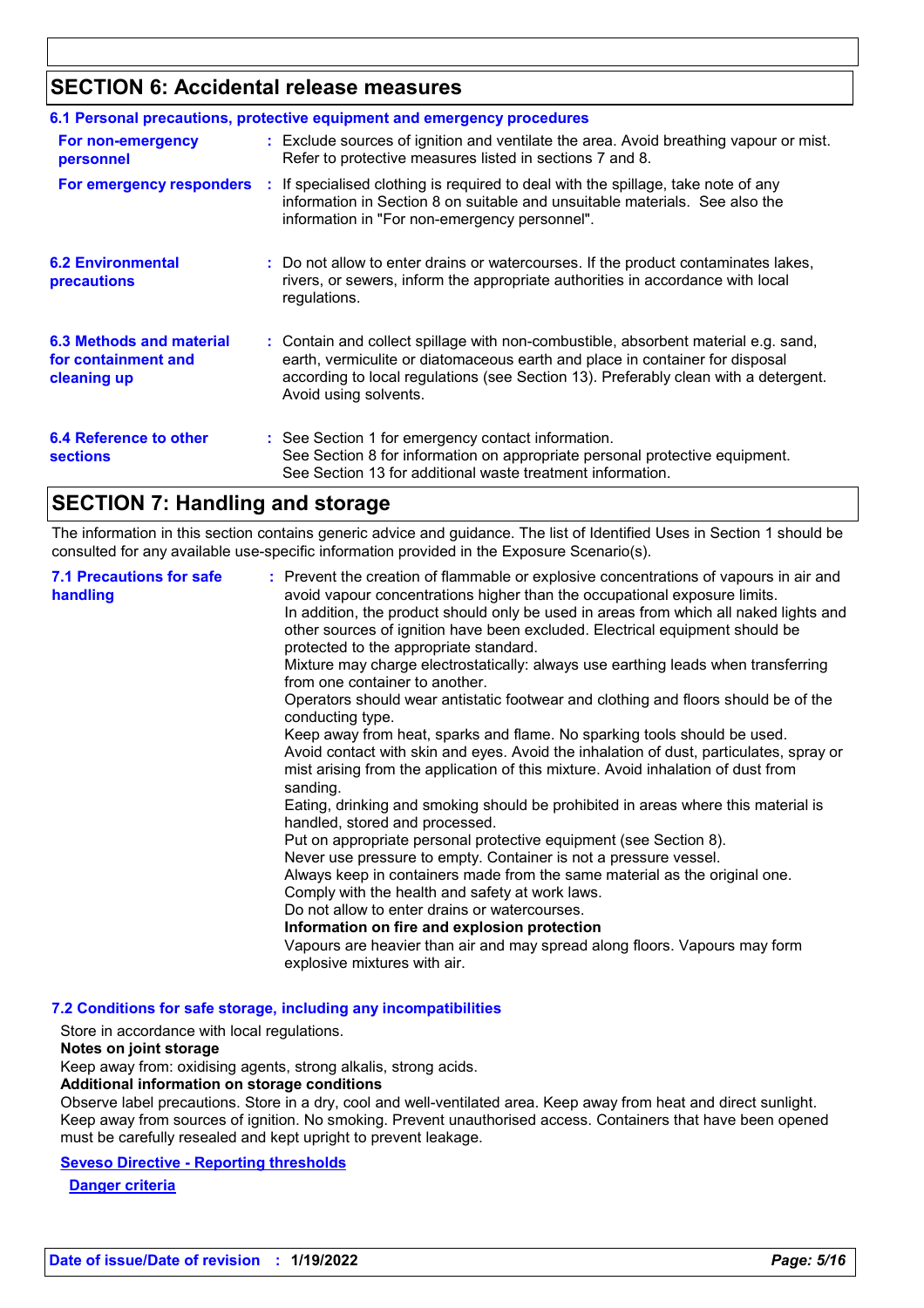| <b>SECTION 7: Handling and storage</b> |                 |           |                                               |  |  |
|----------------------------------------|-----------------|-----------|-----------------------------------------------|--|--|
|                                        | <b>Category</b> | threshold | Notification and MAPP Safety report threshold |  |  |
|                                        | E1              | 100 tonne | 200 tonne                                     |  |  |

### **7.3 Specific end use(s)**

**Recommendations :**

: Not available.

**Industrial sector specific : solutions**

: Not available.

### **SECTION 8: Exposure controls/personal protection**

required.

The information in this section contains generic advice and guidance. Information is provided based on typical anticipated uses of the product. Additional measures might be required for bulk handling or other uses that could significantly increase worker exposure or environmental releases.

### **8.1 Control parameters**

### **Occupational exposure limits**

| <b>Product/ingredient name</b>                    | <b>Exposure limit values</b>                                                                                                                                                                                                                                                                                                                                                                                                                                                                                                                                                                                                                                                                                                                                                                                                                          |
|---------------------------------------------------|-------------------------------------------------------------------------------------------------------------------------------------------------------------------------------------------------------------------------------------------------------------------------------------------------------------------------------------------------------------------------------------------------------------------------------------------------------------------------------------------------------------------------------------------------------------------------------------------------------------------------------------------------------------------------------------------------------------------------------------------------------------------------------------------------------------------------------------------------------|
| ethanediol                                        | EU OEL (Europe, 2/2017). Absorbed through skin. Notes: list<br>of indicative occupational exposure limit values<br>TWA: 20 ppm 8 hours.<br>TWA: $52 \text{ mg/m}^3$ 8 hours.<br>STEL: 40 ppm 15 minutes.<br>STEL: 104 mg/m <sup>3</sup> 15 minutes.                                                                                                                                                                                                                                                                                                                                                                                                                                                                                                                                                                                                   |
| phosphorus pentoxide                              | EU OEL (Europe, 2/2017). Notes: list of indicative<br>occupational exposure limit values<br>TWA: 1 mg/m <sup>3</sup> 8 hours.                                                                                                                                                                                                                                                                                                                                                                                                                                                                                                                                                                                                                                                                                                                         |
| <b>Recommended monitoring</b><br>t.<br>procedures | If this product contains ingredients with exposure limits, personal, workplace<br>atmosphere or biological monitoring may be required to determine the effectiveness<br>of the ventilation or other control measures and/or the necessity to use respiratory<br>protective equipment. Reference should be made to monitoring standards, such as<br>the following: European Standard EN 689 (Workplace atmospheres - Guidance for<br>the assessment of exposure by inhalation to chemical agents for comparison with<br>limit values and measurement strategy) European Standard EN 14042 (Workplace<br>atmospheres - Guide for the application and use of procedures for the assessment<br>of exposure to chemical and biological agents) European Standard EN 482<br>(Workplace atmospheres - General requirements for the performance of procedures |

#### **DNELs/DMELs**

| <b>Product/ingredient name</b> | Type        | <b>Exposure</b>    | <b>Value</b>            | <b>Population</b> | <b>Effects</b> |
|--------------------------------|-------------|--------------------|-------------------------|-------------------|----------------|
| pyrithione zinc                | <b>DNEL</b> | l Long term Dermal | $0.01$ ma/<br>kg bw/day | Workers           | Systemic       |

for the measurement of chemical agents) Reference to national guidance

documents for methods for the determination of hazardous substances will also be

### **PNECs**

No PNECs available

#### **8.2 Exposure controls**

Provide adequate ventilation. Where reasonably practicable, this should be **:** achieved by the use of local exhaust ventilation and good general extraction. If these are not sufficient to maintain concentrations of particulates and solvent vapours below the OEL, suitable respiratory protection must be worn. **Appropriate engineering controls**

### **Individual protection measures**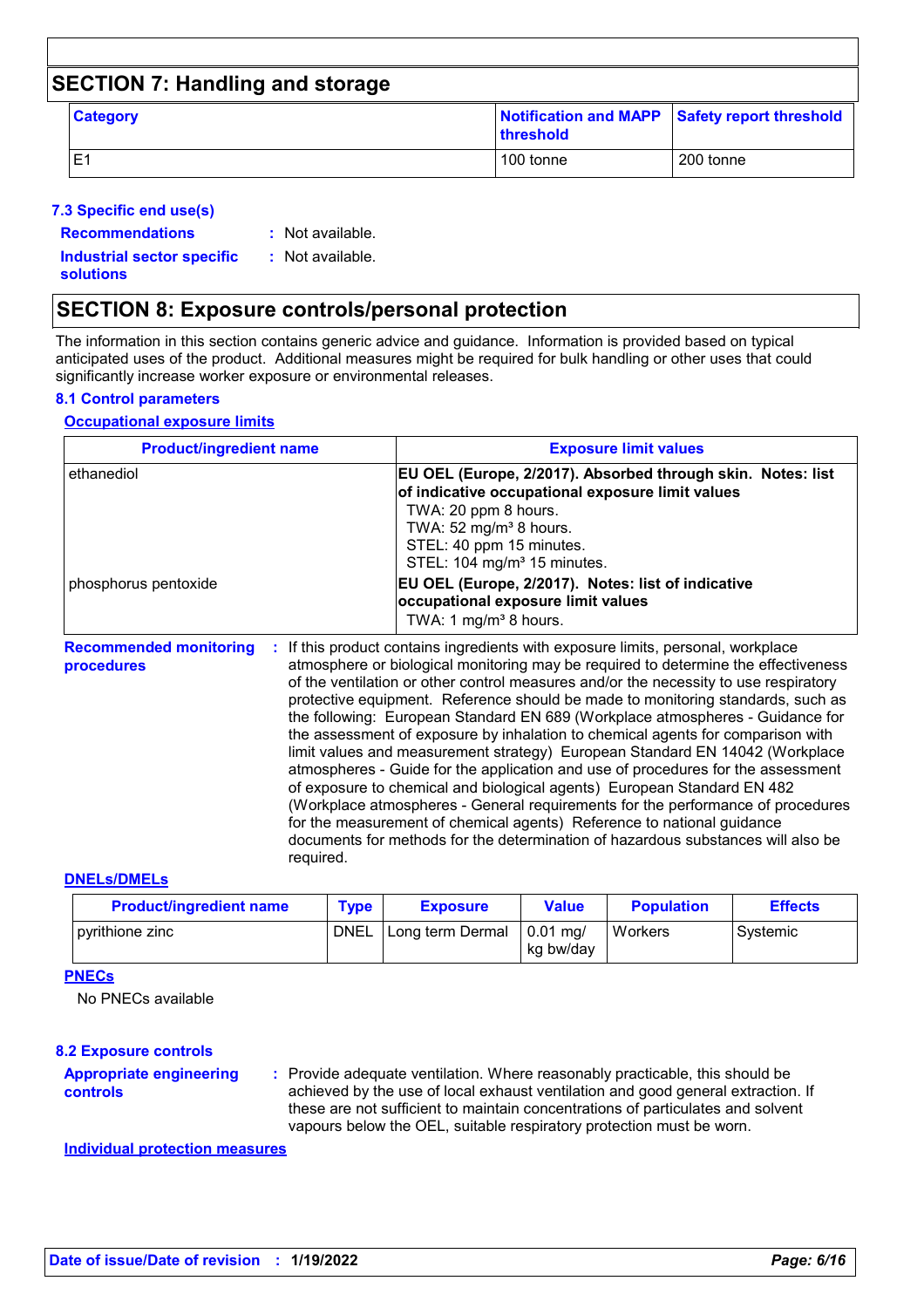# **SECTION 8: Exposure controls/personal protection**

| <b>Hygiene measures</b>                              | : Wash hands, forearms and face thoroughly after handling chemical products, before<br>eating, smoking and using the lavatory and at the end of the working period.<br>Appropriate techniques should be used to remove potentially contaminated clothing.<br>Contaminated work clothing should not be allowed out of the workplace. Wash<br>contaminated clothing before reusing. Ensure that eyewash stations and safety<br>showers are close to the workstation location.                                                                                                                                                                                                             |
|------------------------------------------------------|-----------------------------------------------------------------------------------------------------------------------------------------------------------------------------------------------------------------------------------------------------------------------------------------------------------------------------------------------------------------------------------------------------------------------------------------------------------------------------------------------------------------------------------------------------------------------------------------------------------------------------------------------------------------------------------------|
| <b>Eye/face protection</b><br><b>Skin protection</b> | : Use safety eyewear designed to protect against splash of liquids.                                                                                                                                                                                                                                                                                                                                                                                                                                                                                                                                                                                                                     |
|                                                      | When prolonged or frequently repeated contact may occur, a glove with a protection<br>class of 6 (breakthrough time >480 minutes according to EN374) is recommended.<br>Recommended gloves: Viton ® or Nitrile, thickness ≥ 0.38 mm.<br>When only brief contact is expected, a glove with protection class of 2 or higher<br>(breakthrough time > 30 minutes according to EN374) is recommended.<br>Recommended gloves: Nitrile, thickness ≥ 0.12 mm.<br>Gloves should be replaced regularly and if there is any sign of damage to the glove<br>material.                                                                                                                               |
|                                                      | The performance or effectiveness of the glove may be reduced by physical/chemical<br>damage and poor maintenance.                                                                                                                                                                                                                                                                                                                                                                                                                                                                                                                                                                       |
| <b>Body protection</b>                               | : Personnel should wear antistatic clothing made of natural fibres or of high-<br>temperature-resistant synthetic fibres.                                                                                                                                                                                                                                                                                                                                                                                                                                                                                                                                                               |
| <b>Other skin protection</b>                         | : Appropriate footwear and any additional skin protection measures should be<br>selected based on the task being performed and the risks involved and should be<br>approved by a specialist before handling this product.                                                                                                                                                                                                                                                                                                                                                                                                                                                               |
| <b>Respiratory protection</b>                        | : If workers are exposed to concentrations above the exposure limit, they must use<br>appropriate, certified respirators.                                                                                                                                                                                                                                                                                                                                                                                                                                                                                                                                                               |
|                                                      | <b>OLD LEAD-BASED PAINTS:</b>                                                                                                                                                                                                                                                                                                                                                                                                                                                                                                                                                                                                                                                           |
|                                                      | When surfaces are to be prepared for painting, account should be taken of the age<br>of the property and the possibility that lead-pigmented paint might be present. There<br>is a possibility that ingestion or inhalation of scrapings or dust arising from the<br>preparation work could cause health effects. As a working rule you should assume<br>that this will be the case if the age of the property is pre 1960.                                                                                                                                                                                                                                                             |
|                                                      | Where possible wet sanding or chemical stripping methods should be used with<br>surfaces of this type to avoid the creation of dust. When dry sanding cannot be<br>avoided, and effective local exhaust ventilation is not available, it is recommended<br>that a dust respirator is worn, that is approved for use with lead dusts, and its type<br>selected on the basis of the COSHH assessment, taking into account the<br>Workplace Exposure Limit for lead in air. Furthermore, steps should be taken to<br>ensure containment of the dusts created, and that all practicable measures are<br>taken to clean up thoroughly all deposits of dusts in and around the affected area. |
|                                                      | Respiratory protection in case of dust or spray mist formation. (particle filter EN143<br>type P2) Respiratory protection in case of vapour formation. (half mask with<br>combination filter A2-P2 til concentrations of 0,5 Vol%.)                                                                                                                                                                                                                                                                                                                                                                                                                                                     |
|                                                      | The current Control of Lead at Work Regulations approved code of practice should<br>be consulted for advice on protective clothing and personal hygiene precautions.<br>Care should also be taken to exclude visitors, members of the household and<br>especially children from the affected area, during the actual work and the<br>subsequent clean up operations. All scrapings, dust, etc. should be disposed of by<br>the professional painting contractor as Hazardous Waste.<br>Extra precautions will also need to be taken when burning off old lead-based paints                                                                                                              |
|                                                      | because fumes containing lead will be produced. It is recommended that a<br>respirator, approved for use with particulate fumes of lead is selected on the basis<br>of the COSHH assessment, taking into account the Workplace Exposure Limit for<br>lead in air. Similar precautions to those given above about sanding should be taken<br>with reference to protective clothing, disposal of scrapings and dusts, and exclusion<br>of other personnel and especially children from the building during actual work and<br>the subsequent clean up operations.                                                                                                                         |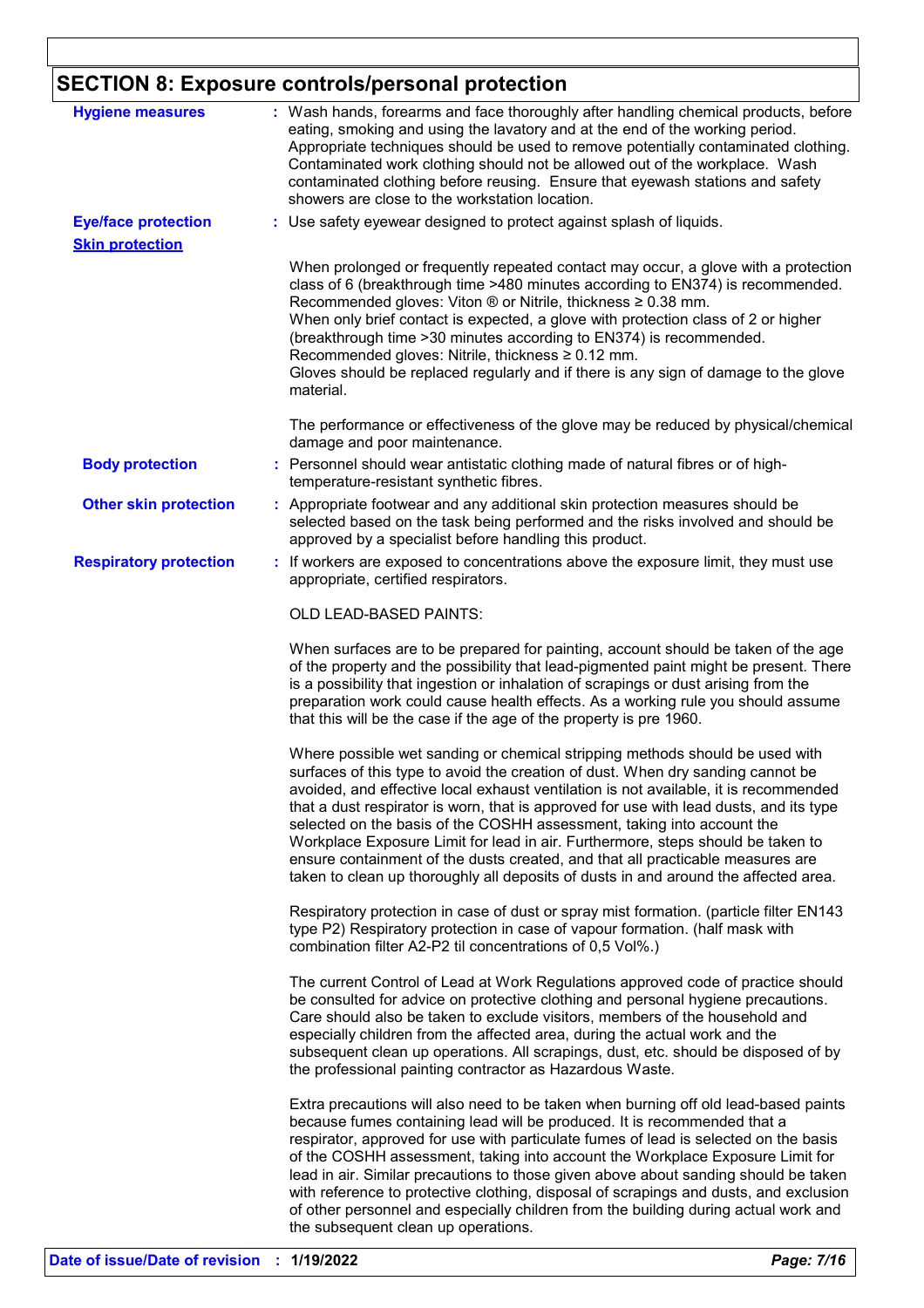### **SECTION 8: Exposure controls/personal protection**

Avoid the inhalation of dust. Wear suitable face mask if dry sanding. Special precautions should be taken during surface preparation of pre-1960s paint surfaces over wood and metal as they may contain harmful lead.

# **controls**

**Environmental exposure : Do not allow to enter drains or watercourses.** 

### **SECTION 9: Physical and chemical properties**

| 9.1. Information on basic physical and chemical properties |    |                                                            |
|------------------------------------------------------------|----|------------------------------------------------------------|
| <b>Appearance</b>                                          |    |                                                            |
| <b>Physical state</b>                                      |    | $:$ Liquid.                                                |
| <b>Colour</b>                                              |    | : Various: See label.                                      |
| <b>Odour</b>                                               |    | $:$ Not available.                                         |
| <b>Odour threshold</b>                                     |    | : Not available.                                           |
| pH                                                         |    | : 9.5                                                      |
| <b>Melting point/freezing point</b>                        |    | : Not available.                                           |
| Initial boiling point and boiling<br>range                 | ÷. | $100^{\circ}$ C                                            |
| <b>Flash point</b>                                         |    | : Not applicable.                                          |
| <b>Evaporation rate</b>                                    |    | Not available.                                             |
| <b>Upper/lower flammability or</b><br>explosive limits     |    | : Not available.                                           |
| <b>Vapour pressure</b>                                     |    | : Not available.                                           |
| <b>Vapour density</b>                                      |    | : Not available.                                           |
| <b>Relative density</b>                                    |    | : 1.301                                                    |
| <b>Solubility(ies)</b>                                     |    | Easily soluble in the following materials: cold water.     |
| <b>Partition coefficient: n-octanol/</b><br>water          | ÷. | Not available.                                             |
| <b>Auto-ignition temperature</b>                           |    | : Not available.                                           |
| <b>Decomposition temperature</b>                           |    | Not available.                                             |
| <b>Viscosity</b>                                           |    | Kinematic (room temperature): $5.38 \text{ cm}^2/\text{s}$ |
| <b>Explosive properties</b>                                |    | Not available.                                             |
| <b>Oxidising properties</b>                                |    | Not available.                                             |
| 9.2. Other information                                     |    |                                                            |
| <b>Solubility in water</b>                                 | ř. | Not available.                                             |
|                                                            |    |                                                            |

### **SECTION 10: Stability and reactivity**

| Date of issue/Date of revision : 1/19/2022      |    | Page: 8/16                                                                                                                        |
|-------------------------------------------------|----|-----------------------------------------------------------------------------------------------------------------------------------|
| <b>10.6 Hazardous</b><br>decomposition products |    | Decomposition products may include the following materials: carbon monoxide,<br>carbon dioxide, smoke, oxides of nitrogen.        |
| 10.5 Incompatible materials                     | ÷. | Keep away from the following materials to prevent strong exothermic reactions:<br>oxidising agents, strong alkalis, strong acids. |
| <b>10.4 Conditions to avoid</b>                 |    | : When exposed to high temperatures may produce hazardous decomposition<br>products.                                              |
| 10.3 Possibility of<br>hazardous reactions      |    | : Under normal conditions of storage and use, hazardous reactions will not occur.                                                 |
| <b>10.2 Chemical stability</b>                  |    | : Stable under recommended storage and handling conditions (see Section 7).                                                       |
| <b>10.1 Reactivity</b>                          |    | : No specific test data related to reactivity available for this product or its ingredients.                                      |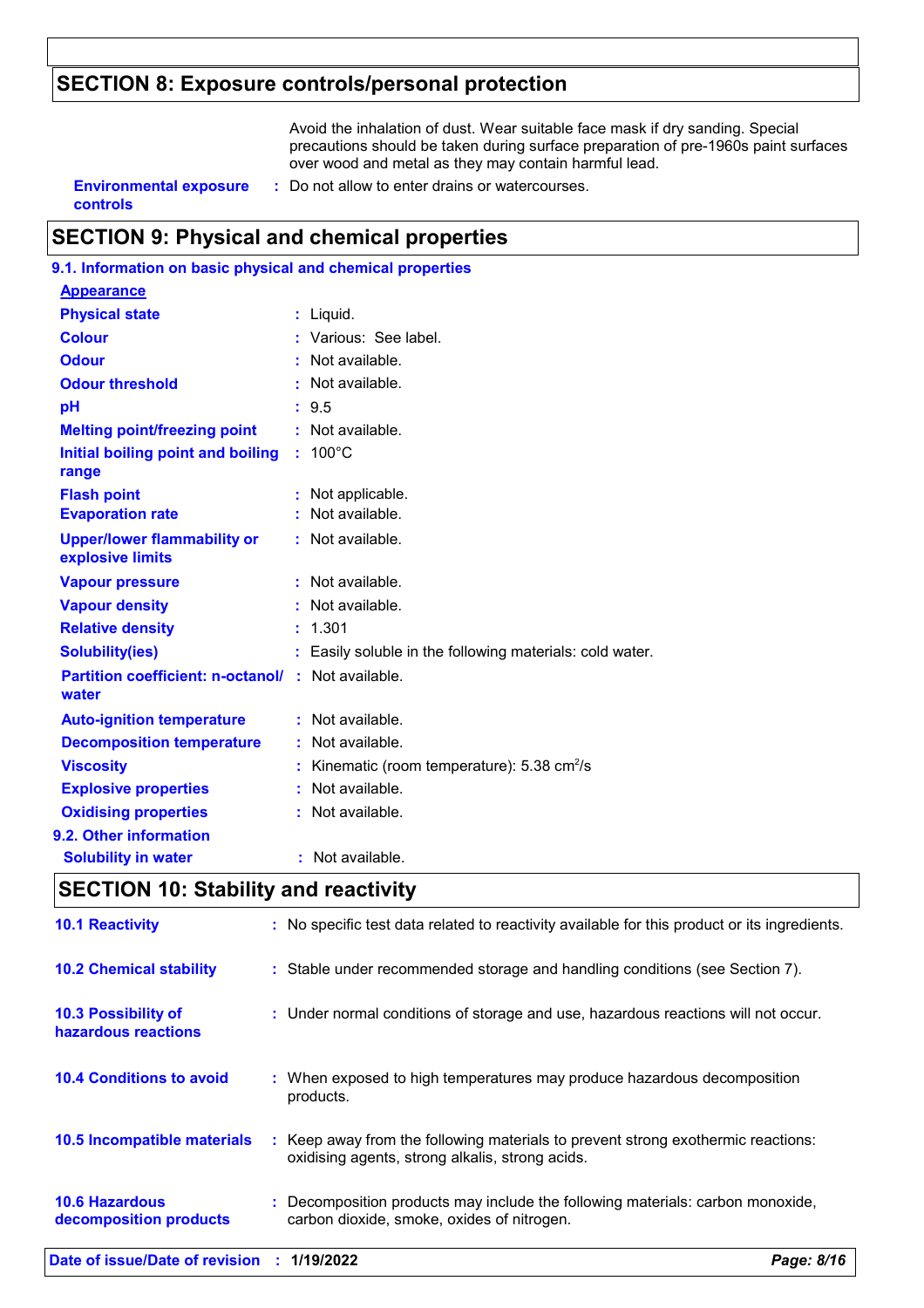### **SECTION 11: Toxicological information**

### **11.1 Information on toxicological effects**

There are no data available on the mixture itself. The mixture has been assessed following the conventional method of the CLP Regulation (EC) No 1272/2008 and is classified for toxicological properties accordingly. See Sections 2 and 3 for details.

Exposure to component solvent vapour concentrations in excess of the stated occupational exposure limit may result in adverse health effects such as mucous membrane and respiratory system irritation and adverse effects on the kidneys, liver and central nervous system. Symptoms and signs include headache, dizziness, fatigue, muscular weakness, drowsiness and, in extreme cases, loss of consciousness.

Solvents may cause some of the above effects by absorption through the skin. Repeated or prolonged contact with the mixture may cause removal of natural fat from the skin, resulting in non-allergic contact dermatitis and absorption through the skin.

If splashed in the eyes, the liquid may cause irritation and reversible damage.

Ingestion may cause nausea, diarrhea and vomiting.

This takes into account, where known, delayed and immediate effects and also chronic effects of components from short-term and long-term exposure by oral, inhalation and dermal routes of exposure and eye contact.

Contains 1,2-benzisothiazol-3(2H)-one, 2-methyl-2H-isothiazol-3-one, C(M)IT/MIT(3:1). May produce an allergic reaction.

### **Acute toxicity**

| <b>Product/ingredient name</b> | <b>Result</b>                 | <b>Species</b> | <b>Dose</b>            | <b>Exposure</b> |
|--------------------------------|-------------------------------|----------------|------------------------|-----------------|
| ethanediol                     | LD50 Intraperitoneal          | Rat            | 5010 mg/kg             |                 |
|                                | LD50 Intravenous              | Rat            | 3260 mg/kg             |                 |
|                                | LD50 Oral                     | Rat            | 4700 mg/kg             |                 |
|                                | LD50 Route of exposure        | Rat            | $13$ g/kg              |                 |
|                                | unreported                    |                |                        |                 |
|                                | LD50 Subcutaneous             | Rat            | 2800 mg/kg             |                 |
| phosphorus pentoxide           | <b>LC50 Inhalation Vapour</b> | Guinea pig     | 61 mg/m <sup>3</sup>   | 1 hours         |
|                                | <b>LC50 Inhalation Vapour</b> | Mouse          | $271 \text{ mg/m}^3$   | 1 hours         |
|                                | <b>LC50 Inhalation Vapour</b> | Rabbit         | 1689 mg/m <sup>3</sup> | 1 hours         |
|                                | <b>LC50 Inhalation Vapour</b> | Rat            | 1217 mg/m <sup>3</sup> | 1 hours         |

**Conclusion/Summary :** Not available.

### **Acute toxicity estimates**

| <b>Product/ingredient name</b>                           | Oral (mg/<br>kg) | <b>Dermal</b><br>(mg/kg) | <b>Inhalation</b><br>(gases)<br>(ppm) | <b>Inhalation</b><br>(vapours)<br>(mg/l) | <b>Inhalation</b><br>(dusts)<br>and mists)<br>(mg/l) |
|----------------------------------------------------------|------------------|--------------------------|---------------------------------------|------------------------------------------|------------------------------------------------------|
| DWS MAX Brilliant White Cogrind (Q01P)<br>463500 4126771 | 26315.8          | N/A                      | N/A                                   | N/A                                      | 27.8                                                 |
| ethanediol                                               | 500              | N/A                      | N/A                                   | N/A                                      | N/A                                                  |
| diuron (ISO)                                             | 500              | N/A                      | N/A                                   | N/A                                      | N/A                                                  |
| pyrithione zinc                                          | 100              | N/A                      | N/A                                   | N/A                                      | 0.05                                                 |
| methylisothiazolinone                                    | 100              | 300                      | N/A                                   | 0.5                                      | N/A                                                  |

#### **Irritation/Corrosion**

| <b>Product/ingredient name</b> | <b>Result</b>            | <b>Species</b> | <b>Score</b> | <b>Exposure</b>       | <b>Observation</b> |
|--------------------------------|--------------------------|----------------|--------------|-----------------------|--------------------|
| ethanediol                     | Eyes - Mild irritant     | Rabbit         | ۰            | 24 hours 500          |                    |
|                                |                          |                |              | milligrams            |                    |
|                                | Eyes - Mild irritant     | Rabbit         | -            | 1 hours 100           |                    |
|                                |                          |                |              | milligrams            |                    |
|                                | Eyes - Moderate irritant | Rabbit         | ۰            | <b>6 hours 1440  </b> |                    |
|                                |                          |                |              | milligrams            |                    |
|                                | Skin - Mild irritant     | Rabbit         | -            | 555                   |                    |
|                                |                          |                |              | milligrams            |                    |
| l ammonia                      | Eyes - Severe irritant   | Rabbit         | ۰            | 250 ug                |                    |
|                                | Eyes - Severe irritant   | Rabbit         | ۰            | 0.5 minutes           |                    |
|                                |                          |                |              | 1 mg                  |                    |
| <b>Conclusion/Summary</b>      | : Not available.         |                |              |                       |                    |

**Sensitisation**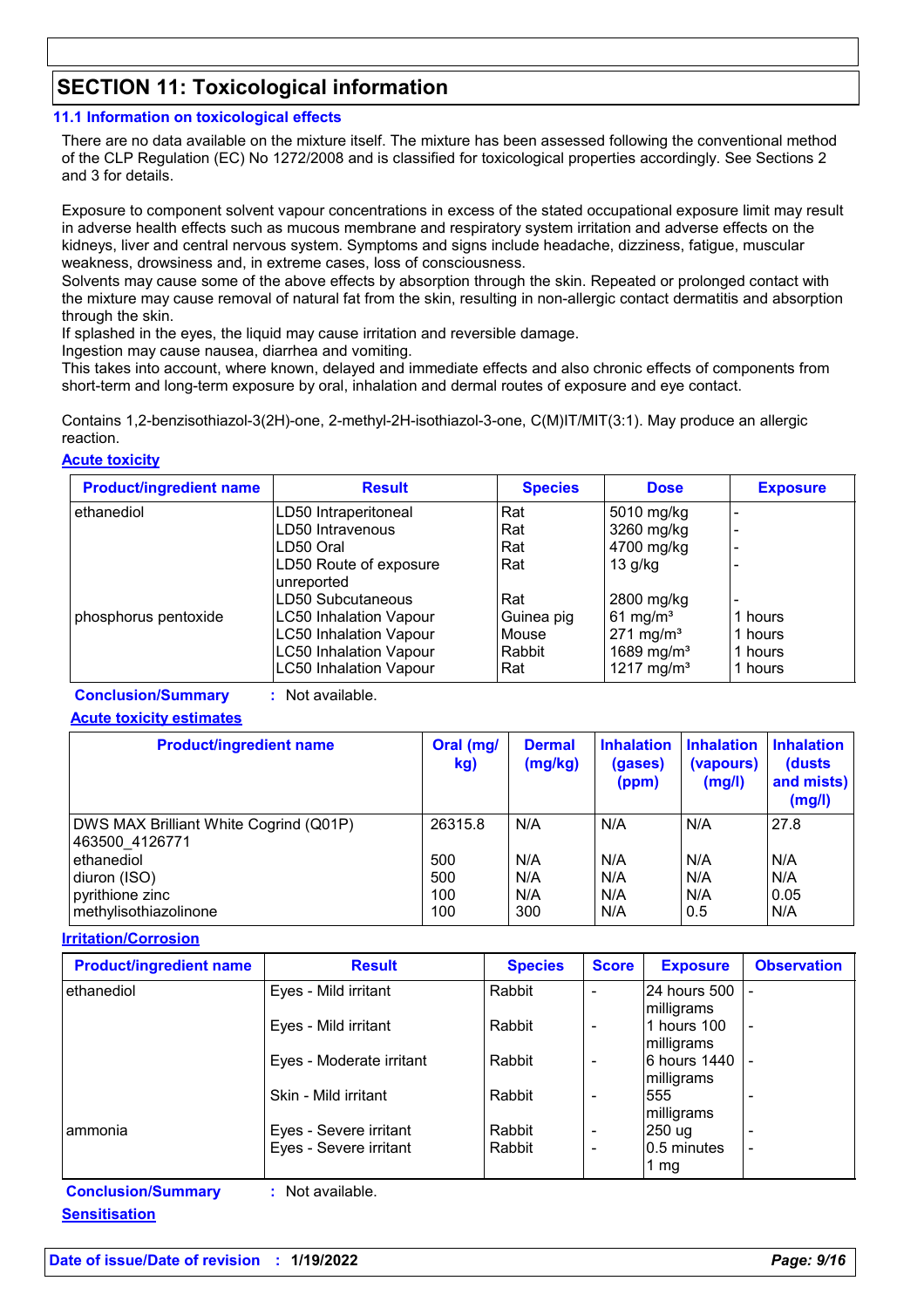# **SECTION 11: Toxicological information**

| <b>Conclusion/Summary</b>    | : Not available. |
|------------------------------|------------------|
| <b>Mutagenicity</b>          |                  |
| <b>Conclusion/Summary</b>    | : Not available. |
| <b>Carcinogenicity</b>       |                  |
| <b>Conclusion/Summary</b>    | Not available.   |
| <b>Reproductive toxicity</b> |                  |
| <b>Conclusion/Summary</b>    | Not available.   |
| <b>Teratogenicity</b>        |                  |
| <b>Conclusion/Summary</b>    | Not available.   |
|                              |                  |

**Specific target organ toxicity (single exposure)**

| <b>Product/ingredient name</b> | <b>Category</b> | <b>Route of</b><br>exposure | <b>Target organs</b>             |
|--------------------------------|-----------------|-----------------------------|----------------------------------|
| ammonia                        | Category 3      |                             | Respiratory tract<br>lirritation |

### **Specific target organ toxicity (repeated exposure)**

| <b>Product/ingredient name</b> | <b>Category</b> | <b>Route of</b><br>exposure | <b>Target organs</b> |
|--------------------------------|-----------------|-----------------------------|----------------------|
| diuron (ISO)                   | Category 2      |                             |                      |
| pyrithione zinc                | Category 1      |                             |                      |

### **Aspiration hazard**

Not available.

### **Other information :**

: Not available.

### **SECTION 12: Ecological information**

#### **12.1 Toxicity**

There are no data available on the mixture itself. Do not allow to enter drains or watercourses.

The mixture has been assessed following the summation method of the CLP Regulation (EC) No 1272/2008 and is classified for eco-toxicological properties accordingly. See Sections 2 and 3 for details.

| <b>Product/ingredient name</b> | <b>Result</b>                        | <b>Species</b>                                                               | <b>Exposure</b> |
|--------------------------------|--------------------------------------|------------------------------------------------------------------------------|-----------------|
| ethanediol                     | Acute LC50 13140000 µg/l Fresh water | Crustaceans - Ceriodaphnia<br>dubia                                          | 48 hours        |
|                                | Acute LC50 13900000 µg/l Fresh water | Crustaceans - Ceriodaphnia<br>dubia - Neonate                                | 48 hours        |
|                                | Acute LC50 10500000 µg/l Fresh water | Crustaceans - Ceriodaphnia<br>dubia - Neonate                                | 48 hours        |
|                                | Acute LC50 6900000 µg/l Fresh water  | Crustaceans - Ceriodaphnia<br>dubia - Neonate                                | 48 hours        |
|                                | Acute LC50 10000000 µg/l Fresh water | Crustaceans - Ceriodaphnia<br>dubia - Neonate                                | 48 hours        |
|                                | Acute LC50 41100000 µg/l Fresh water | Daphnia - Daphnia magna -<br>Neonate                                         | 48 hours        |
|                                | Acute LC50 47400000 µg/l Fresh water | Daphnia - Daphnia magna -<br>Neonate                                         | 48 hours        |
|                                | Acute LC50 46300000 µg/l Fresh water | Daphnia - Daphnia magna -<br>Neonate                                         | 48 hours        |
|                                | Acute LC50 45500000 µg/l Fresh water | Daphnia - Daphnia magna -<br>Neonate                                         | 48 hours        |
|                                | Acute LC50 41000000 µg/l Fresh water | Daphnia - Daphnia magna -<br>Neonate                                         | 48 hours        |
|                                | Acute LC50 27540 mg/l Fresh water    | Fish - Lepomis macrochirus -<br>Juvenile (Fledgling, Hatchling,<br>Weanling) | 96 hours        |
|                                | Acute LC50 52500 mg/l Fresh water    | Fish - Pimephales promelas -                                                 | 96 hours        |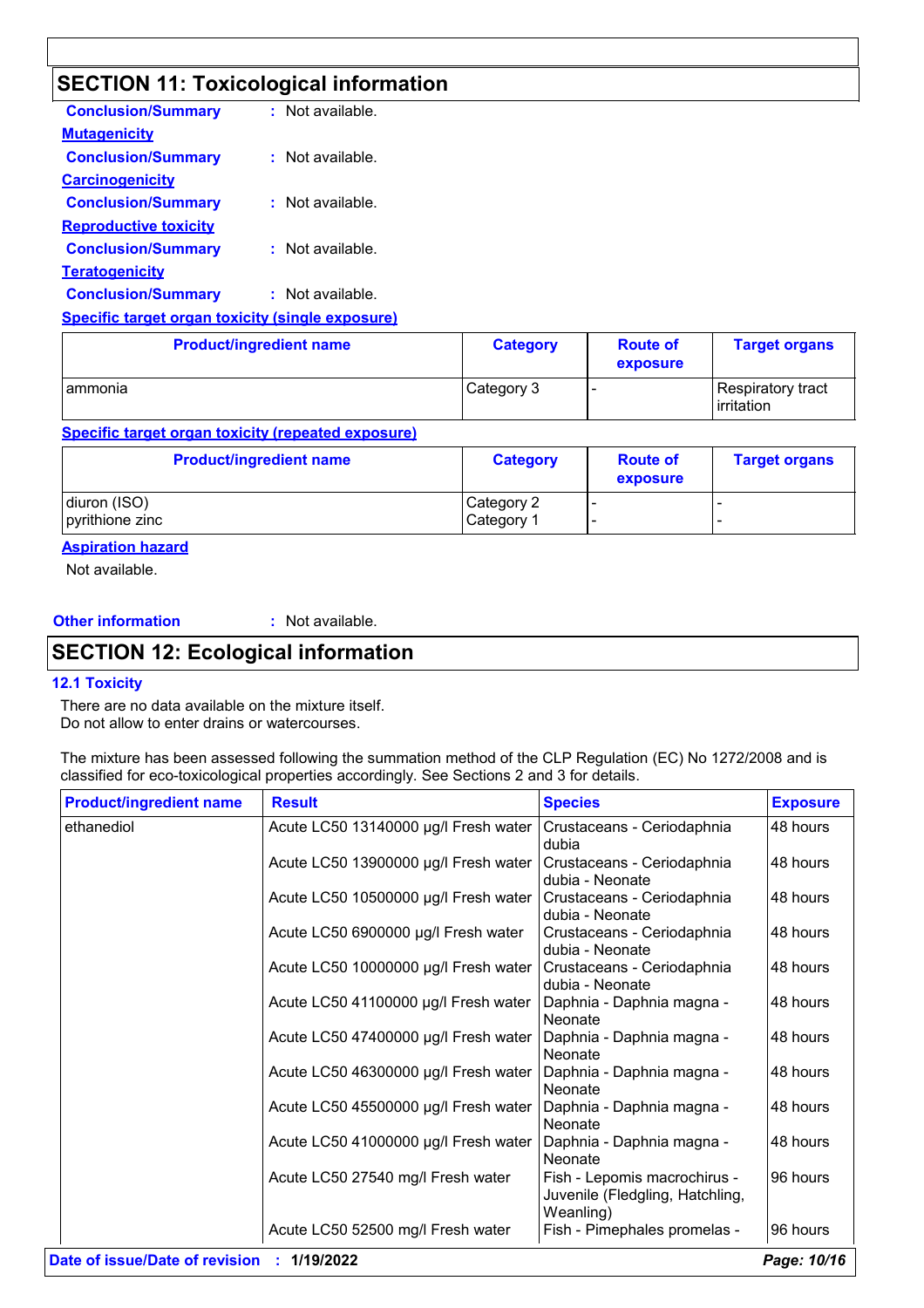### **SECTION 12: Ecological information**

|                                  |                                                      | Fry                                                      |                      |
|----------------------------------|------------------------------------------------------|----------------------------------------------------------|----------------------|
|                                  | Acute LC50 43900 mg/l Fresh water                    | Fish - Pimephales promelas -                             | 96 hours             |
|                                  |                                                      | Juvenile (Fledgling, Hatchling,                          |                      |
|                                  |                                                      | Weanling)                                                |                      |
|                                  | Acute LC50 49000000 µg/l Fresh water                 | Fish - Pimephales promelas -                             | 96 hours             |
|                                  |                                                      | Juvenile (Fledgling, Hatchling,                          |                      |
|                                  |                                                      | Weanling)                                                |                      |
|                                  |                                                      |                                                          |                      |
|                                  | Acute LC50 8050000 µg/l Fresh water                  | Fish - Pimephales promelas                               | 96 hours             |
| diuron (ISO)                     | Acute EC50 0.0023 mg/l Fresh water                   | Algae - Chlorella pyrenoidosa                            | 96 hours             |
|                                  | Acute EC50 2.4 ppb Fresh water                       | Algae - Pseudokirchneriella                              | 96 hours             |
|                                  |                                                      | subcapitata                                              |                      |
|                                  | Acute EC50 0.005 mg/l Fresh water                    | Aquatic plants - Lemna sp.                               | 96 hours             |
|                                  | Acute EC50 7.6 µg/l Fresh water                      | Aquatic plants - Lemna                                   | 72 hours             |
|                                  |                                                      | aequinoctialis                                           |                      |
|                                  | Acute EC50 8.6 mg/l Fresh water                      | Daphnia - Daphnia magna                                  | 48 hours             |
|                                  |                                                      |                                                          | 48 hours             |
|                                  | Acute EC50 8.6 mg/l Fresh water                      | Daphnia - Daphnia magna -                                |                      |
|                                  |                                                      | Neonate                                                  |                      |
|                                  | Acute EC50 8.4 ppm Fresh water                       | Daphnia - Daphnia magna                                  | 48 hours             |
|                                  | Acute IC50 2.41 µg/l Marine water                    | Aquatic plants - Halodule                                | 72 hours             |
|                                  |                                                      | uninervis                                                |                      |
|                                  | Acute IC50 5.89 µg/l Marine water                    | Aquatic plants - Halodule                                | 72 hours             |
|                                  |                                                      | uninervis                                                |                      |
|                                  | Acute IC50 2.47 µg/l Marine water                    | Aquatic plants - Zostera muelleri                        | 72 hours             |
|                                  | Acute LC50 3044 µg/l Marine water                    | Crustaceans - Palaemon                                   | 48 hours             |
|                                  |                                                      | serratus - Zoea                                          |                      |
|                                  |                                                      |                                                          |                      |
|                                  | Acute LC50 1.95 ppm Fresh water                      | Fish - Oncorhynchus mykiss                               | 96 hours             |
|                                  | Acute LC50 3100 µg/l Fresh water                     | Fish - Morone saxatilis                                  | 96 hours             |
|                                  | Acute LC50 2900 µg/l Fresh water                     | Fish - Cyprinus carpio - Fry                             | 96 hours             |
|                                  | Chronic EC10 0.11 µg/l Fresh water                   | Algae - Fragilaria capucina -                            | 96 hours             |
|                                  |                                                      | Exponential growth phase                                 |                      |
|                                  | Chronic EC10 0.76 µg/l Fresh water                   | Algae - Fragilaria capucina ssp.                         | 96 hours             |
|                                  |                                                      | rumpens                                                  |                      |
|                                  | Chronic IC10 0.47 µg/l Marine water                  | Aquatic plants - Halodule                                | 72 hours             |
|                                  |                                                      | uninervis                                                |                      |
|                                  |                                                      |                                                          |                      |
|                                  | Chronic IC10 0.7 µg/l Marine water                   | Aquatic plants - Halodule                                | 72 hours             |
|                                  |                                                      | uninervis                                                |                      |
|                                  | Chronic IC10 0.49 µg/l Marine water                  | Aquatic plants - Zostera muelleri                        | 72 hours             |
|                                  | Chronic NOEC 0.283 µg/l Marine water                 | Algae - Nitzschia pungens                                | 96 hours             |
|                                  | Chronic NOEC 0.34 µg/l Marine water                  | Aquatic plants - Halodule                                | 72 hours             |
|                                  |                                                      | uninervis                                                |                      |
|                                  | Chronic NOEC 0.34 µg/l Marine water                  | Aquatic plants - Zostera muelleri                        | 72 hours             |
|                                  | Chronic NOEC 26.4 ppb                                | Fish - Pimephales promelas                               | 60 days              |
|                                  |                                                      |                                                          |                      |
|                                  | Chronic NOEC 26.4 ppb                                | Fish - Pimephales promelas                               | 60 days              |
|                                  | Chronic NOEC 26.4 ppb                                | Fish - Pimephales promelas                               | 60 days              |
|                                  | Chronic NOEC 33.4 µg/l Fresh water                   | Fish - Pimephales promelas -                             | 63 days              |
|                                  |                                                      | Embryo                                                   |                      |
| pyrithione zinc                  | Acute EC50 0.51 µg/l Marine water                    | Algae - Thalassiosira                                    | 96 hours             |
|                                  |                                                      | pseudonana                                               |                      |
|                                  | Acute EC50 8.25 ppb Fresh water                      | Daphnia - Daphnia magna                                  | 48 hours             |
|                                  | Acute LC50 2.68 ppb Fresh water                      | Fish - Pimephales promelas                               | 96 hours             |
|                                  | Chronic EC10 0.36 µg/l Marine water                  | Algae - Thalassiosira                                    | 96 hours             |
|                                  |                                                      |                                                          |                      |
|                                  |                                                      | pseudonana                                               |                      |
|                                  | Chronic NOEC 2.7 ppb Fresh water                     | Daphnia - Daphnia magna                                  | 21 days              |
|                                  |                                                      | Fish - Gambusia affinis - Adult                          | 96 hours             |
|                                  | Acute LC50 37 ppm Fresh water                        |                                                          |                      |
|                                  | Acute EC50 0.24 mg/l                                 | Daphnia                                                  | 48 hours             |
|                                  |                                                      |                                                          | 48 hours             |
|                                  | Acute EC50 0.18 ppm Fresh water                      | Daphnia - Daphnia magna                                  |                      |
|                                  | Acute LC50 0.18 mg/l                                 | Fish                                                     | 96 hours             |
|                                  | Acute LC50 12.4 mg/l                                 | Fish - Lepomis Macrochirus                               | 96 hours             |
| ammonia<br>methylisothiazolinone | Acute LC50 6 mg/l<br>Acute LC50 0.07 ppm Fresh water | Fish - Oncorhynchus Mykiss<br>Fish - Oncorhynchus mykiss | 96 hours<br>96 hours |

**Conclusion/Summary :** Not available.

### **12.2 Persistence and degradability**

**Conclusion/Summary :** Not available.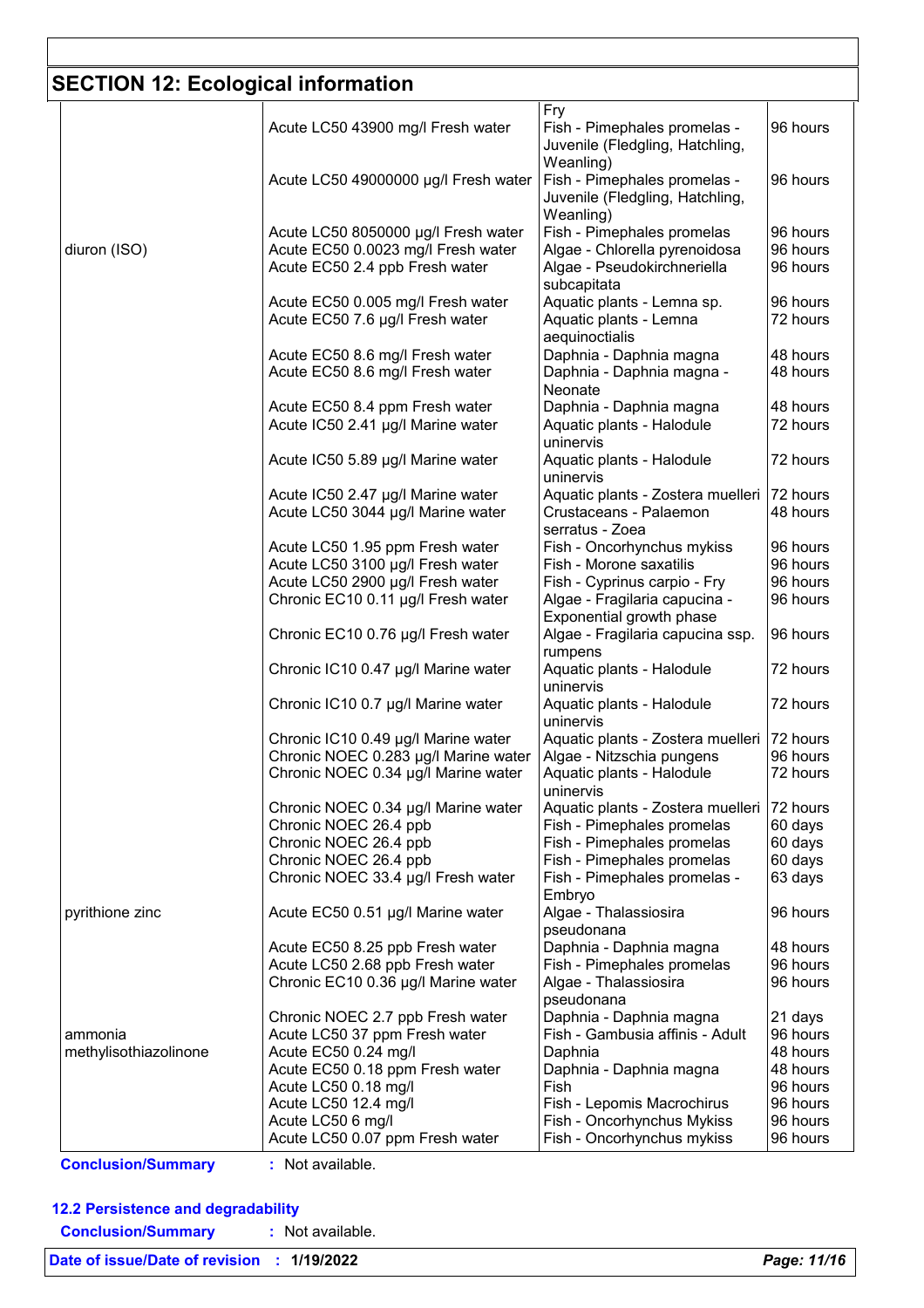### **SECTION 12: Ecological information**

#### **12.3 Bioaccumulative potential**

| <b>Product/ingredient name</b> | $LoaPow$ | <b>BCF</b> | <b>Potential</b> |
|--------------------------------|----------|------------|------------------|
| lethanediol                    | $-1.36$  | 5.2        | llow             |
| diuron (ISO)                   | 2.84     |            | low              |
| pyrithione zinc                | 0.9      |            | low              |

| <b>12.4 Mobility in soil</b>                            |                  |
|---------------------------------------------------------|------------------|
| <b>Soil/water partition</b><br><b>coefficient (Koc)</b> | : Not available. |
| <b>Mobility</b>                                         | : Not available. |

#### **12.5 Results of PBT and vPvB assessment**

This mixture does not contain any substances that are assessed to be a PBT or a vPvB.

### **SECTION 13: Disposal considerations**

The information in this section contains generic advice and guidance. The list of Identified Uses in Section 1 should be consulted for any available use-specific information provided in the Exposure Scenario(s).

#### **13.1 Waste treatment methods**

| <b>Product</b>                 |                                                                                                                                                                                                                                                                                                                                                                                                                                                                                                                                                    |                                                                                                                                                                                                                                                                                                                                                  |  |
|--------------------------------|----------------------------------------------------------------------------------------------------------------------------------------------------------------------------------------------------------------------------------------------------------------------------------------------------------------------------------------------------------------------------------------------------------------------------------------------------------------------------------------------------------------------------------------------------|--------------------------------------------------------------------------------------------------------------------------------------------------------------------------------------------------------------------------------------------------------------------------------------------------------------------------------------------------|--|
| <b>Methods of disposal</b>     | The generation of waste should be avoided or minimised wherever possible.<br>Disposal of this product, solutions and any by-products should at all times comply<br>with the requirements of environmental protection and waste disposal legislation<br>and any regional local authority requirements. Dispose of surplus and non-<br>recyclable products via a licensed waste disposal contractor. Waste should not be<br>disposed of untreated to the sewer unless fully compliant with the requirements of<br>all authorities with jurisdiction. |                                                                                                                                                                                                                                                                                                                                                  |  |
| <b>Hazardous waste</b>         |                                                                                                                                                                                                                                                                                                                                                                                                                                                                                                                                                    | : The classification of the product may meet the criteria for a hazardous waste.                                                                                                                                                                                                                                                                 |  |
| <b>Disposal considerations</b> |                                                                                                                                                                                                                                                                                                                                                                                                                                                                                                                                                    | Do not allow to enter drains or watercourses.<br>Dispose of according to all federal, state and local applicable regulations.<br>If this product is mixed with other wastes, the original waste product code may no<br>longer apply and the appropriate code should be assigned.<br>For further information, contact your local waste authority. |  |
| <b>Packaging</b>               |                                                                                                                                                                                                                                                                                                                                                                                                                                                                                                                                                    |                                                                                                                                                                                                                                                                                                                                                  |  |
| <b>Methods of disposal</b>     | The generation of waste should be avoided or minimised wherever possible. Waste<br>packaging should be recycled. Incineration or landfill should only be considered<br>when recycling is not feasible.                                                                                                                                                                                                                                                                                                                                             |                                                                                                                                                                                                                                                                                                                                                  |  |
| <b>Disposal considerations</b> | Using information provided in this safety data sheet, advice should be obtained from<br>the relevant waste authority on the classification of empty containers.<br>Empty containers must be scrapped or reconditioned.<br>Dispose of containers contaminated by the product in accordance with local or<br>national legal provisions.                                                                                                                                                                                                              |                                                                                                                                                                                                                                                                                                                                                  |  |
| <b>Type of packaging</b>       | European waste catalogue (EWC)                                                                                                                                                                                                                                                                                                                                                                                                                                                                                                                     |                                                                                                                                                                                                                                                                                                                                                  |  |
| <b>CEPE Paint Guidelines</b>   | 15 01 10*                                                                                                                                                                                                                                                                                                                                                                                                                                                                                                                                          | packaging containing residues of or contaminated by<br>hazardous substances                                                                                                                                                                                                                                                                      |  |
| <b>Special precautions</b>     | : This material and its container must be disposed of in a safe way. Care should be<br>taken when handling emptied containers that have not been cleaned or rinsed out.<br>Empty containers or liners may retain some product residues. Avoid dispersal of<br>spilt material and runoff and contact with soil, waterways, drains and sewers.                                                                                                                                                                                                       |                                                                                                                                                                                                                                                                                                                                                  |  |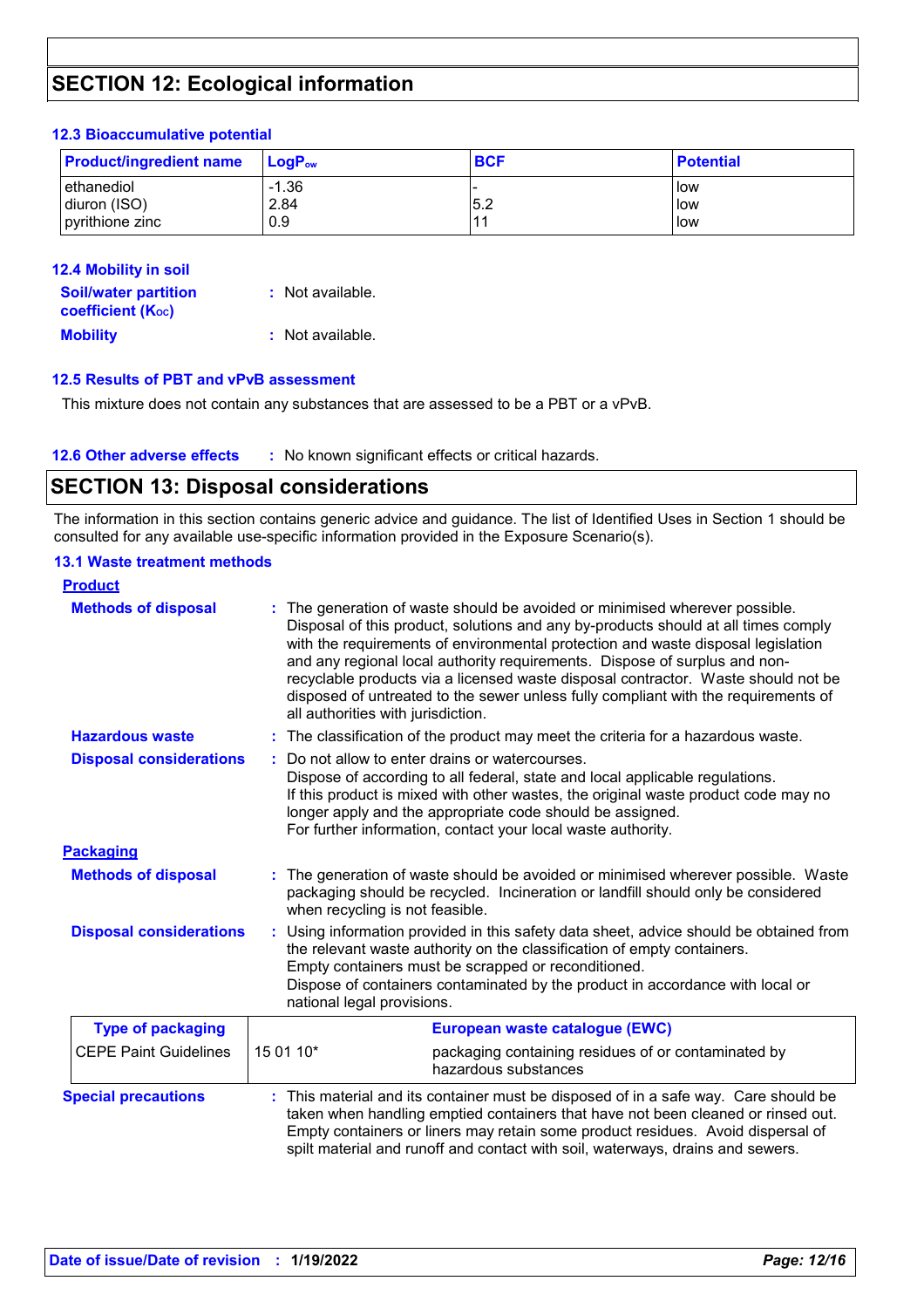| <b>SECTION 14: Transport information</b>                                                                                                                                                                                                                     |                                                                                                                                                                                                           |                                                                                                                                                                                                           |  |  |
|--------------------------------------------------------------------------------------------------------------------------------------------------------------------------------------------------------------------------------------------------------------|-----------------------------------------------------------------------------------------------------------------------------------------------------------------------------------------------------------|-----------------------------------------------------------------------------------------------------------------------------------------------------------------------------------------------------------|--|--|
|                                                                                                                                                                                                                                                              | <b>ADR</b>                                                                                                                                                                                                | <b>IMDG</b>                                                                                                                                                                                               |  |  |
| 14.1. UN number                                                                                                                                                                                                                                              | <b>UN3082</b>                                                                                                                                                                                             | <b>UN3082</b>                                                                                                                                                                                             |  |  |
| 14.2. UN proper<br>shipping name                                                                                                                                                                                                                             | ENVIRONMENTALLY HAZARDOUS<br>SUBSTANCE, LIQUID, N.O.S. (diuron (ISO))                                                                                                                                     | ENVIRONMENTALLY HAZARDOUS<br>SUBSTANCE, LIQUID, N.O.S. (diuron (ISO))                                                                                                                                     |  |  |
| 14.3. Transport<br>hazard class(es)<br><b>Class</b>                                                                                                                                                                                                          | 9                                                                                                                                                                                                         | 9                                                                                                                                                                                                         |  |  |
| <b>Subsidiary class</b>                                                                                                                                                                                                                                      |                                                                                                                                                                                                           |                                                                                                                                                                                                           |  |  |
| 14.4. Packing<br>group                                                                                                                                                                                                                                       | Ш                                                                                                                                                                                                         | $\mathbf{III}$                                                                                                                                                                                            |  |  |
| 14.5.<br><b>Environmental</b><br>hazards                                                                                                                                                                                                                     |                                                                                                                                                                                                           |                                                                                                                                                                                                           |  |  |
| <b>Marine pollutant</b>                                                                                                                                                                                                                                      | Yes.                                                                                                                                                                                                      | Yes.                                                                                                                                                                                                      |  |  |
| <b>Marine pollutant</b><br><b>substances</b>                                                                                                                                                                                                                 |                                                                                                                                                                                                           | diuron (ISO)                                                                                                                                                                                              |  |  |
| 14.6. Special<br>Transport within user's premises: always transport in closed containers that are upright and<br>precautions for<br>secure. Ensure that persons transporting the product know what to do in the event of an accident<br>or spillage.<br>user |                                                                                                                                                                                                           |                                                                                                                                                                                                           |  |  |
| <b>HI/Kemler number</b>                                                                                                                                                                                                                                      | 90                                                                                                                                                                                                        |                                                                                                                                                                                                           |  |  |
| <b>Emergency</b><br>schedules (EmS)                                                                                                                                                                                                                          |                                                                                                                                                                                                           | $F-A, S-F$                                                                                                                                                                                                |  |  |
| <b>14.7 Transport in bulk</b><br>Not applicable.<br>according to IMO<br><b>instruments</b>                                                                                                                                                                   |                                                                                                                                                                                                           |                                                                                                                                                                                                           |  |  |
| <b>Additional</b><br>information                                                                                                                                                                                                                             | This product is not regulated as a dangerous<br>good when transported in sizes of ≤5 L or ≤5 kg,<br>provided the packagings meet the general<br>provisions of 4.1.1.1, 4.1.1.2 and 4.1.1.4 to<br>4.1.1.8. | This product is not regulated as a dangerous<br>good when transported in sizes of ≤5 L or ≤5 kg,<br>provided the packagings meet the general<br>provisions of 4.1.1.1, 4.1.1.2 and 4.1.1.4 to<br>4.1.1.8. |  |  |

#### **14.7 Transport in bulk according to IMO instruments**

### **SECTION 15: Regulatory information**

**15.1 Safety, health and environmental regulations/legislation specific for the substance or mixture EU Regulation (EC) No. 1907/2006 (REACH)**

**Annex XIV - List of substances subject to authorisation**

**Annex XIV**

None of the components are listed, or the component present is below its threshold.

### **Substances of very high concern**

None of the components are listed, or the component present is below its threshold.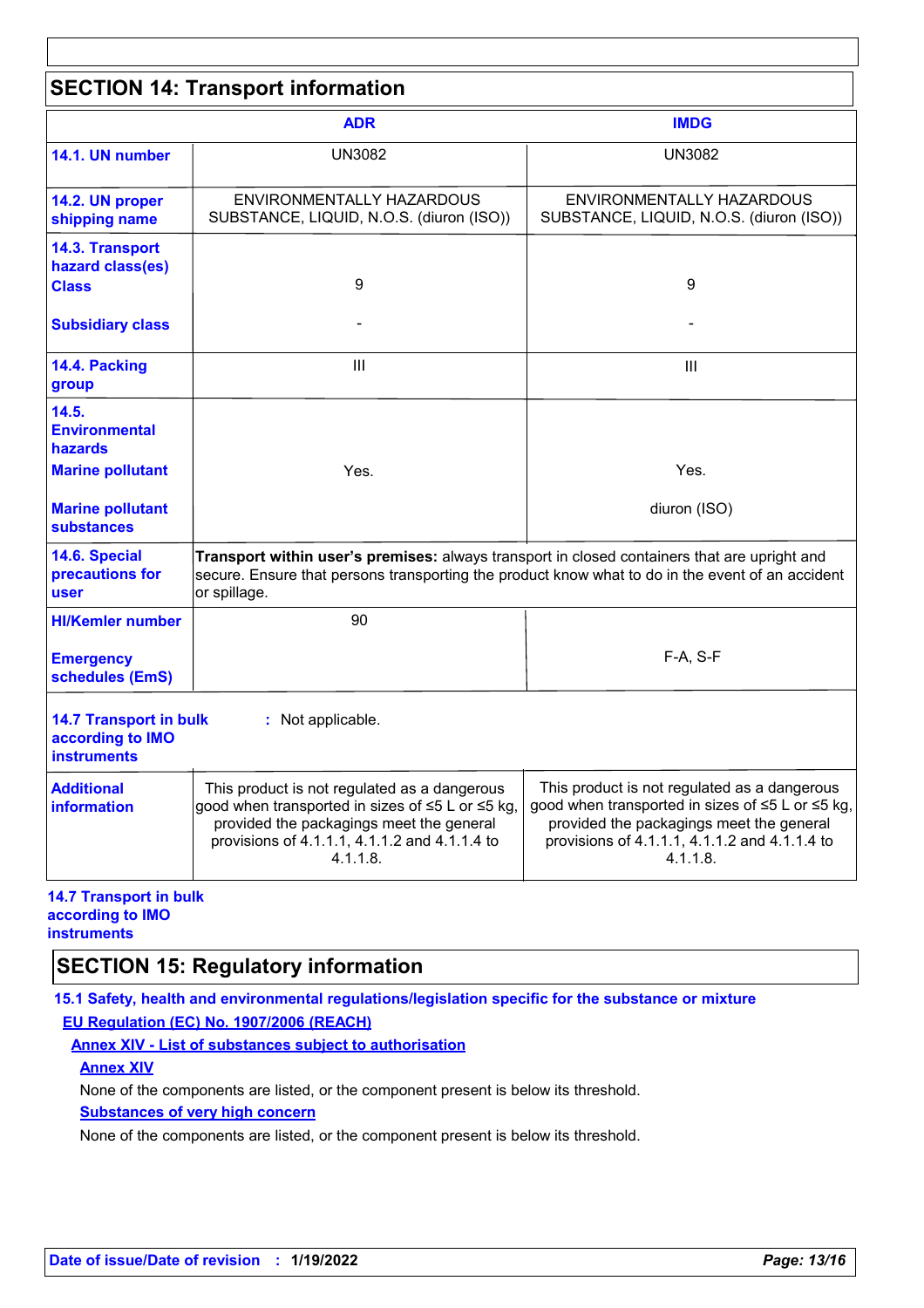# **SECTION 15: Regulatory information**

| <b>Annex XVII - Restrictions : Not applicable.</b><br>on the manufacture,<br>placing on the market<br>and use of certain<br>dangerous substances,<br>mixtures and articles  |
|-----------------------------------------------------------------------------------------------------------------------------------------------------------------------------|
| <b>Other EU regulations</b>                                                                                                                                                 |
| <b>VOC for Ready-for-Use</b><br>: Not applicable.<br><b>Mixture</b>                                                                                                         |
| Ozone depleting substances (1005/2009/EU)<br>Not listed.                                                                                                                    |
| <b>Prior Informed Consent (PIC) (649/2012/EU)</b><br>Not listed.                                                                                                            |
| <b>Seveso Directive</b><br>This product may add to the calculation for determining whether a site is within the scope of the Seveso Directive on<br>major accident hazards. |
| <b>International regulations</b>                                                                                                                                            |
| <b>Chemical Weapon Convention List Schedules I, II &amp; III Chemicals</b>                                                                                                  |
| Not listed.                                                                                                                                                                 |
| <b>Montreal Protocol</b>                                                                                                                                                    |
| Not listed.                                                                                                                                                                 |
| <b>Stockholm Convention on Persistent Organic Pollutants</b>                                                                                                                |
| Not listed.                                                                                                                                                                 |
| <b>Rotterdam Convention on Prior Informed Consent (PIC)</b>                                                                                                                 |
| Not listed.                                                                                                                                                                 |
| <b>UNECE Aarhus Protocol on POPs and Heavy Metals</b>                                                                                                                       |
| Not listed.                                                                                                                                                                 |
|                                                                                                                                                                             |

## **15.2 Chemical safety**

**:** No Chemical Safety Assessment has been carried out.

### **assessment**

## **SECTION 16: Other information**

| <b>Product code</b> | : SAMPLE A1510250 0463510-B-1                                                                                                                                                                                                                                                                                                                                                                                                                                                                                                   |
|---------------------|---------------------------------------------------------------------------------------------------------------------------------------------------------------------------------------------------------------------------------------------------------------------------------------------------------------------------------------------------------------------------------------------------------------------------------------------------------------------------------------------------------------------------------|
| <b>CEPE code</b>    | $\pm$ 1                                                                                                                                                                                                                                                                                                                                                                                                                                                                                                                         |
| $\mathbb{Z}$        | Indicates information that has changed from previously issued version.                                                                                                                                                                                                                                                                                                                                                                                                                                                          |
|                     | <b>Abbreviations and acronyms :</b> ATE = Acute Toxicity Estimate<br>CLP = Classification, Labelling and Packaging Regulation [Regulation (EC) No.<br>1272/2008]<br>DMEL = Derived Minimal Effect Level<br>DNEL = Derived No Effect Level<br>EUH statement = CLP-specific Hazard statement<br>$N/A = Not available$<br>PBT = Persistent, Bioaccumulative and Toxic<br>PNEC = Predicted No Effect Concentration<br>RRN = REACH Registration Number<br>SGG = Segregation Group<br>vPvB = Very Persistent and Very Bioaccumulative |
|                     | Procedure used to derive the classification according to Regulation (EC) No. 1272/2008 [CLP/GHS]                                                                                                                                                                                                                                                                                                                                                                                                                                |

**Procedure used to derive the classification according to Regulation (EC) No. 1272/2008 [CLP/GHS]**

| <b>Classification</b>   | <b>Justification</b> |
|-------------------------|----------------------|
| Skin Sens. 1, H317      | l Calculation method |
| Aquatic Acute 1, H400   | l Calculation method |
| Aquatic Chronic 2, H411 | l Calculation method |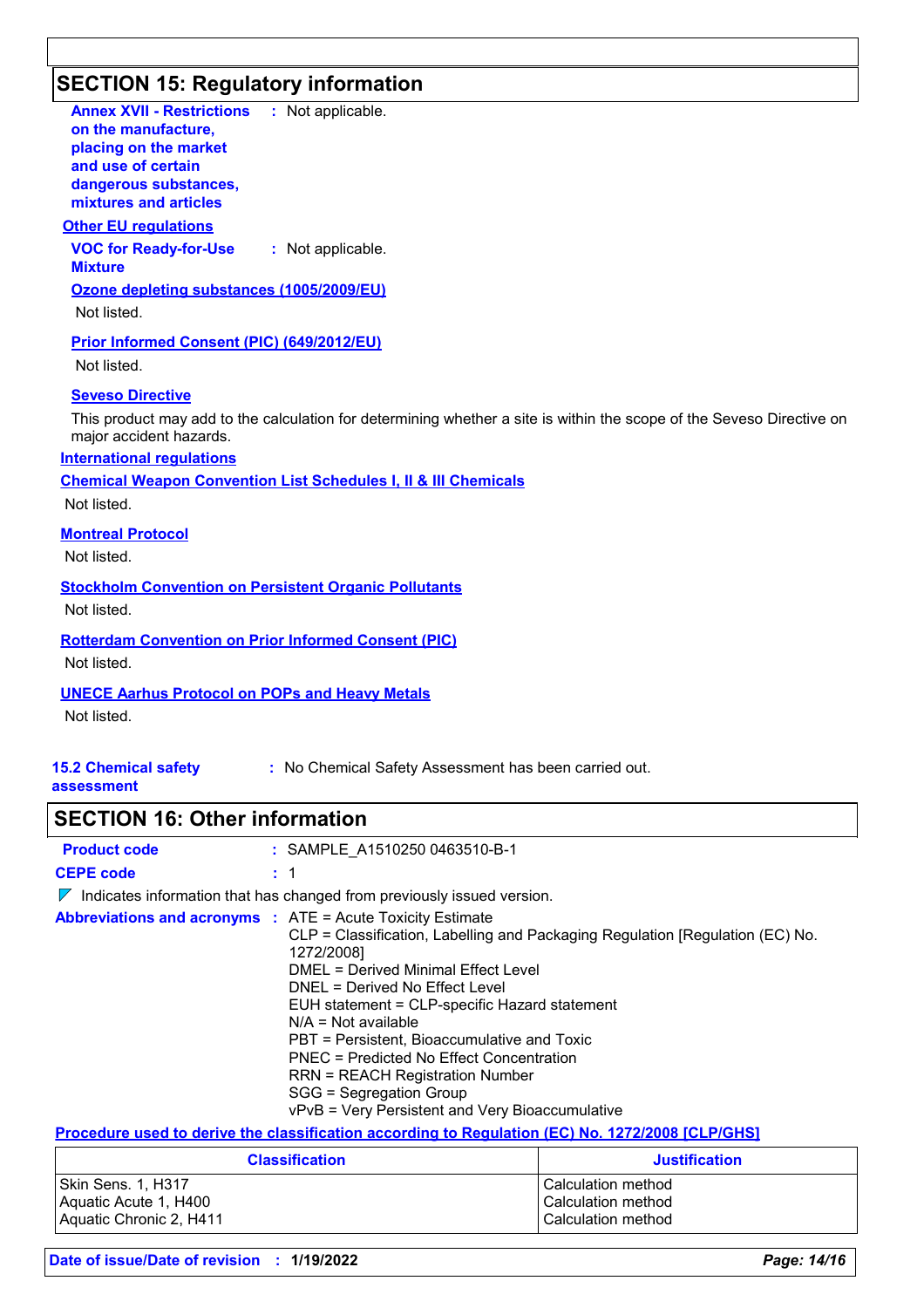### **SECTION 16: Other information**

**Full text of abbreviated H statements**

| H301          | Toxic if swallowed.                                      |
|---------------|----------------------------------------------------------|
| H302          | Harmful if swallowed.                                    |
| H311          | Toxic in contact with skin.                              |
| H314          | Causes severe skin burns and eye damage.                 |
| H317          | May cause an allergic skin reaction.                     |
| H318          | Causes serious eye damage.                               |
| H330          | Fatal if inhaled.                                        |
| H335          | May cause respiratory irritation.                        |
| H351          | Suspected of causing cancer.                             |
| H360          | May damage fertility or the unborn child.                |
| H372          | Causes damage to organs through prolonged or repeated    |
|               | exposure.                                                |
| H373          | May cause damage to organs through prolonged or repeated |
|               | exposure.                                                |
| H400          | Very toxic to aquatic life.                              |
| H410          | Very toxic to aquatic life with long lasting effects.    |
| H411          | Toxic to aquatic life with long lasting effects.         |
| <b>EUH071</b> | Corrosive to the respiratory tract.                      |

#### **Full text of classifications [CLP/GHS]**

| Acute Tox, 3<br>Acute Tox. 4<br>Aquatic Acute 1 |             | <b>ACUTE TOXICITY - Category 3</b><br><b>ACUTE TOXICITY - Category 4</b><br>SHORT-TERM (ACUTE) AQUATIC HAZARD - Category 1 |
|-------------------------------------------------|-------------|----------------------------------------------------------------------------------------------------------------------------|
| <b>Aquatic Chronic 1</b>                        |             | LONG-TERM (CHRONIC) AQUATIC HAZARD - Category 1                                                                            |
| <b>Aquatic Chronic 2</b>                        |             | LONG-TERM (CHRONIC) AQUATIC HAZARD - Category 2                                                                            |
| Carc. 2                                         |             | <b>CARCINOGENICITY - Category 2</b>                                                                                        |
| Eye Dam. 1                                      |             | SERIOUS EYE DAMAGE/EYE IRRITATION - Category 1                                                                             |
| Repr. 1B                                        |             | REPRODUCTIVE TOXICITY - Category 1B                                                                                        |
| Skin Corr. 1A                                   |             | SKIN CORROSION/IRRITATION - Category 1A                                                                                    |
| Skin Corr. 1B                                   |             | SKIN CORROSION/IRRITATION - Category 1B                                                                                    |
| Skin Sens. 1                                    |             | SKIN SENSITISATION - Category 1                                                                                            |
| Skin Sens. 1A                                   |             | SKIN SENSITISATION - Category 1A                                                                                           |
| STOT RE1                                        |             | SPECIFIC TARGET ORGAN TOXICITY - REPEATED<br><b>EXPOSURE - Category 1</b>                                                  |
| STOT RE <sub>2</sub>                            |             | SPECIFIC TARGET ORGAN TOXICITY - REPEATED                                                                                  |
|                                                 |             | <b>EXPOSURE - Category 2</b>                                                                                               |
| STOT SE 3                                       |             | SPECIFIC TARGET ORGAN TOXICITY - SINGLE EXPOSURE -                                                                         |
|                                                 |             | Category 3                                                                                                                 |
| <b>Date of printing</b>                         | : 1/19/2022 |                                                                                                                            |
| Date of issue/ Date of<br><b>Existent</b>       | : 1/19/2022 |                                                                                                                            |

| <b>revision</b>        |                          |
|------------------------|--------------------------|
| Date of previous issue | : No previous validation |
| <b>Version</b>         | : 1                      |
|                        |                          |

### **Notice to reader**

*IMPORTANT NOTE The information in this data sheet is not intended to be exhaustive and is based on the present state of our knowledge and on current laws: any person using the product for any purpose other than that specifically recommended in the technical data sheet without first obtaining written confirmation from us as to the suitability of the product for the intended purpose does so at his own risk. It is always the responsibility of the user to take all necessary steps to fulfill the demands set out in the local rules and legislation. Always read the Material Data Sheet and the Technical Data Sheet for this product if available. All advice we give or any statement made about the product by us (whether in this data sheet or otherwise) is correct to the best of our knowledge but we have no control over the quality or the condition of the substrate or the many factors affecting the use and application of the product. Therefore, unless we specifically agree in writing otherwise, we do not accept any liability whatsoever for the performance of the product or for any loss or damage arising out of the use of the product. All products supplied and technical advice given are subject to our standard terms and conditions of sale. You should request a copy of this document and review it carefully. The information contained in this data sheet is subject to modification from time to time in the light of experience and our policy of continuous development. It is the user's responsibility to verify that this data sheet is current prior to using the product.*